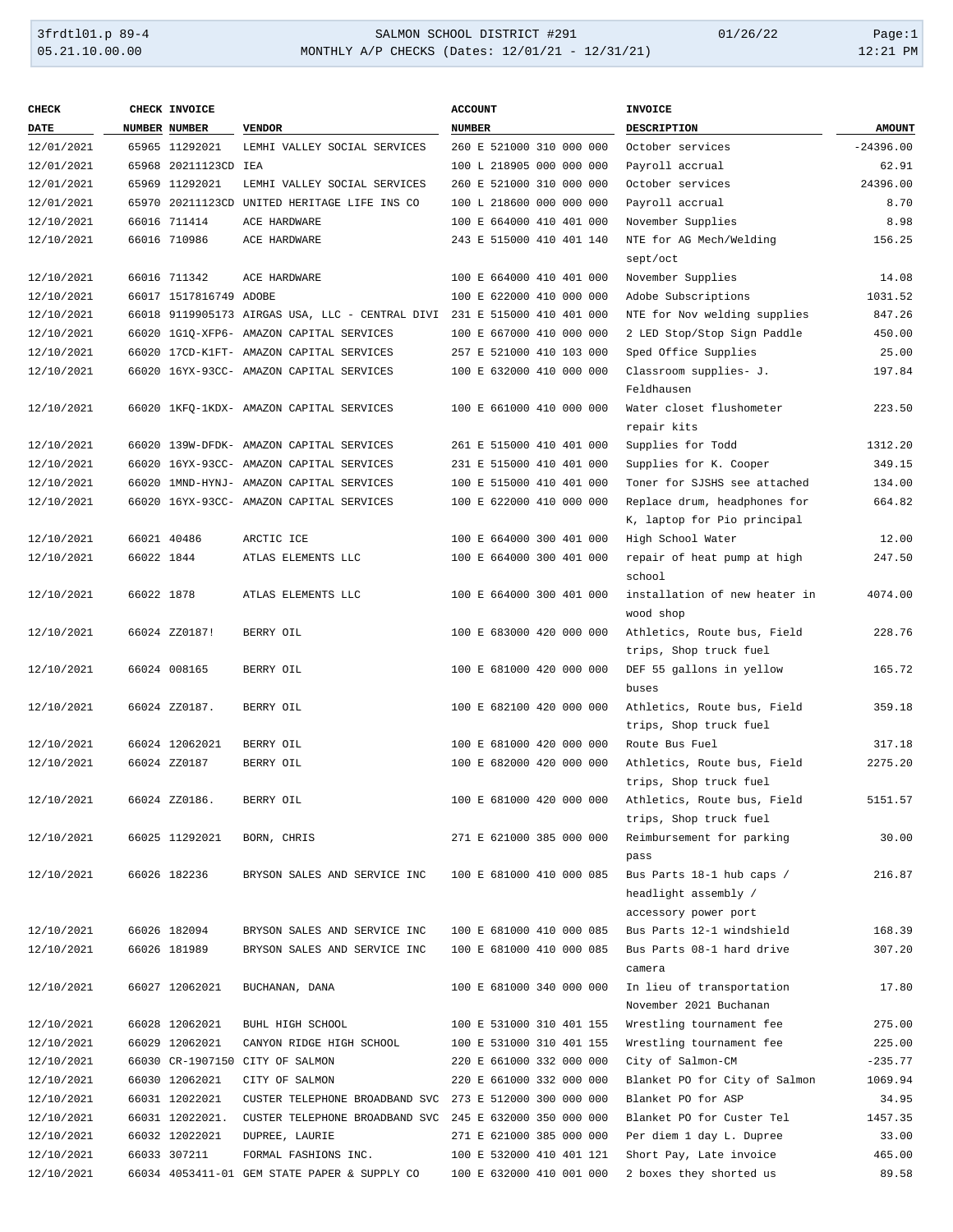| <b>CHECK</b> | CHECK INVOICE   |                                                         | <b>ACCOUNT</b>           | <b>INVOICE</b>                       |               |
|--------------|-----------------|---------------------------------------------------------|--------------------------|--------------------------------------|---------------|
| <b>DATE</b>  | NUMBER NUMBER   | <b>VENDOR</b>                                           | <b>NUMBER</b>            | <b>DESCRIPTION</b>                   | <b>AMOUNT</b> |
| 12/10/2021   | 66034 4056057   | GEM STATE PAPER & SUPPLY CO                             | 290 E 710000 410 000 000 | Blanket Po for Paper Products        | 125.50        |
| 12/10/2021   | 66035 12022021  | HUMAN DYNAMICS & DIAGNOSTICS                            | 260 E 521000 310 000 000 | Missed resubmission units            | 72.00         |
| 12/10/2021   | 66036 11-3197   | IDAHO ASSOC OF SCHOOL ADMIN                             | 100 E 632000 310 001 000 | IEEW Grants dues for annual          | 108.00        |
|              |                 |                                                         |                          | subscription                         |               |
| 12/10/2021   | 66037 11292021  | IDAHO POWER CO                                          | 220 E 661000 330 000 000 | Blanket PO for Power                 | 5962.44       |
| 12/10/2021   | 66038 12022021  | IDAHO TRANSPORTATION DEPARTMT                           | 100 E 681000 410 000 085 | Bus Parts 22-1 new Exempt            | 23.00         |
|              |                 |                                                         |                          |                                      |               |
|              |                 |                                                         |                          | plates                               | 1500.00       |
| 12/10/2021   | 66039 12072021  | INFANGER, SHARON                                        | 249 E 515000 300 401 000 | Directors Pay                        |               |
| 12/10/2021   | 66039 11292021  | INFANGER, SHARON                                        | 249 E 515000 410 401 000 | Reim prevention activity<br>supplies | 100.82        |
| 12/10/2021   | 66039 11292021. | INFANGER, SHARON                                        | 249 E 515000 410 401 000 | Reim WA DC airline                   | 792.80        |
|              |                 |                                                         |                          | tickets-A.Pace/S.Infanger            |               |
| 12/10/2021   | 66040 N31739    | LEMHI LUMBER                                            | 243 E 515000 410 401 140 | NTE for Ag Mech/Welding              | 156.38        |
|              |                 |                                                         |                          | Nov/Dec                              |               |
| 12/10/2021   | 66040 N31219    | LEMHI LUMBER                                            | 100 E 664000 410 401 000 | November Supplies                    | 18.38         |
| 12/10/2021   | 66041 21-78260  | LEMHI SANITATION SERVICE INC                            | 100 E 661000 331 000 000 | Garbage Blanket PO                   | 667.00        |
| 12/10/2021   | 66041 21-78859  | LEMHI SANITATION SERVICE INC                            | 100 E 661000 331 000 000 | Garbage Blanket PO                   | 84.00         |
|              |                 |                                                         |                          | Garbage Blanket PO                   |               |
| 12/10/2021   | 66041 21-78292  | LEMHI SANITATION SERVICE INC                            | 100 E 661000 331 000 000 |                                      | 241.00        |
| 12/10/2021   | 66042 12062021  | LEMHI VALLEY SOCIAL SERVICES                            | 249 E 515000 300 401 000 | November counseling services         | 3000.00       |
| 12/10/2021   | 66043 140112459 | MEADOW GOLD BOISE DEAN DAIRY                            | 290 E 710000 450 000 000 | Blanket PO for Milk Products         | 191.60        |
| 12/10/2021   | 66043 140112689 | MEADOW GOLD BOISE DEAN DAIRY                            | 290 E 710000 450 000 000 | Blanket PO for Milk Products         | 177.69        |
| 12/10/2021   | 66043 140112568 | MEADOW GOLD BOISE DEAN DAIRY                            | 290 E 710000 450 000 000 | Blanket PO for Milk Products         | 197.26        |
| 12/10/2021   | 66043 140112691 | MEADOW GOLD BOISE DEAN DAIRY                            | 290 E 710000 450 000 000 | Blanket PO for Milk Products         | 260.19        |
| 12/10/2021   | 66043 140112566 | MEADOW GOLD BOISE DEAN DAIRY                            | 290 E 710000 450 000 000 | Blanket PO for Milk Products         | 211.68        |
| 12/10/2021   | 66043 140112457 | MEADOW GOLD BOISE DEAN DAIRY                            | 290 E 710000 450 000 000 | Blanket PO for Milk Products         | 178.21        |
| 12/10/2021   | 66044 37720     | MINER'S GLASS LLC                                       | 100 E 681000 315 000 085 | Bus repairs 12-1 replace             | 150.00        |
|              |                 |                                                         |                          | windshield 16-1 and 22-1             |               |
|              |                 |                                                         |                          | chip repairs                         |               |
| 12/10/2021   | 66045 308759    | MINERT & ASSOCIATES INC                                 | 100 E 681000 300 000 050 | Breath Alcohol/ Dot Drug test        | 192.00        |
|              |                 |                                                         |                          | Sept. Oct. Nov.                      |               |
| 12/10/2021   | 66045 309589    | MINERT & ASSOCIATES INC                                 | 100 E 681000 300 000 050 | Breath Alcohol/ Dot Drug test        | 192.00        |
|              |                 |                                                         |                          | Sept. Oct. Nov.                      |               |
| 12/10/2021   | 66045 310244    | MINERT & ASSOCIATES INC                                 | 100 E 681000 300 000 050 | Breath Alcohol/ Dot Drug test        | 69.00         |
|              |                 |                                                         |                          | Sept. Oct. Nov.                      |               |
| 12/10/2021   | 66046 12072021  | MOON, LISA                                              | 100 E 681000 340 000 000 | In lieu of transportation OCT        | 35.60         |
|              |                 |                                                         |                          | NOV 2021 Moon / Backman              |               |
| 12/10/2021   | 66047 12022021  | MURDOCH'S RANCH & HOME SUPPLY                           | 243 E 515000 410 401 140 | NTE for Ag Mech/Welding              | 54.00         |
|              |                 |                                                         |                          | Nov/Dec                              |               |
| 12/10/2021   | 66048 12062021  | NORTH FREMONT HIGH SCHOOL                               | 100 E 531000 310 401 157 | JH GB Tournament costs               | 139.57        |
| 12/10/2021   | 66049 12072021  | PACE, AMBER                                             | 249 E 515000 300 401 000 | Co-Coordinator hours                 | 2500.00       |
|              |                 | PACE, AMBER                                             |                          |                                      |               |
| 12/10/2021   | 66049 11292021  |                                                         | 249 E 515000 410 401 000 | Reimbursement youth                  | 127.00        |
|              |                 |                                                         |                          | leadership                           |               |
| 12/10/2021   | 66050 12062021  | PAINTER, VICTORIA                                       | 100 E 681000 340 000 000 | In lieu of transportation            | 17.80         |
|              |                 |                                                         |                          | November 2021 Painter                |               |
| 12/10/2021   | 66051 109644    | R & S DISTRIBUTING                                      | 100 E 661000 410 000 000 | Custodial supplies                   | 1504.64       |
| 12/10/2021   | 66051 109643    | R & S DISTRIBUTING                                      | 290 E 710000 410 000 000 | Kitchen supplies                     | 223.89        |
| 12/10/2021   | 66052 11292021  | RECORDER HERALD                                         | 249 E 515000 410 401 000 | Display ad, drunk driving            | 66.55         |
|              |                 |                                                         |                          | walkathon                            |               |
| 12/13/2021   | 66052 11292021  | RECORDER HERALD                                         | 249 E 515000 410 401 000 | Display ad, drunk driving            | $-66.55$      |
|              |                 |                                                         |                          | walkathon                            |               |
| 12/10/2021   | 66053 12072021  | SALMON RIVER PROPANE                                    | 100 E 661000 333 000 000 | Alt School Propane, Bus Shop         | 481.89        |
|              |                 |                                                         |                          | Propane                              |               |
| 12/10/2021   | 66053 11292021  | SALMON RIVER PROPANE                                    | 100 E 661000 333 000 000 | Bus shop propane                     | 338.75        |
| 12/10/2021   | 66054 12022021  | SALMON SPEECH & SWALLOWING SVC 100 E 521000 300 000 000 |                          | Speech & Swallowing services         | 262.50        |
| 12/10/2021   | 66055 12099     | SALMON VALLEY PRINT                                     | 249 E 515000 410 401 000 | Print Materials for DFC              | 15.75         |
|              |                 |                                                         |                          | program/events                       |               |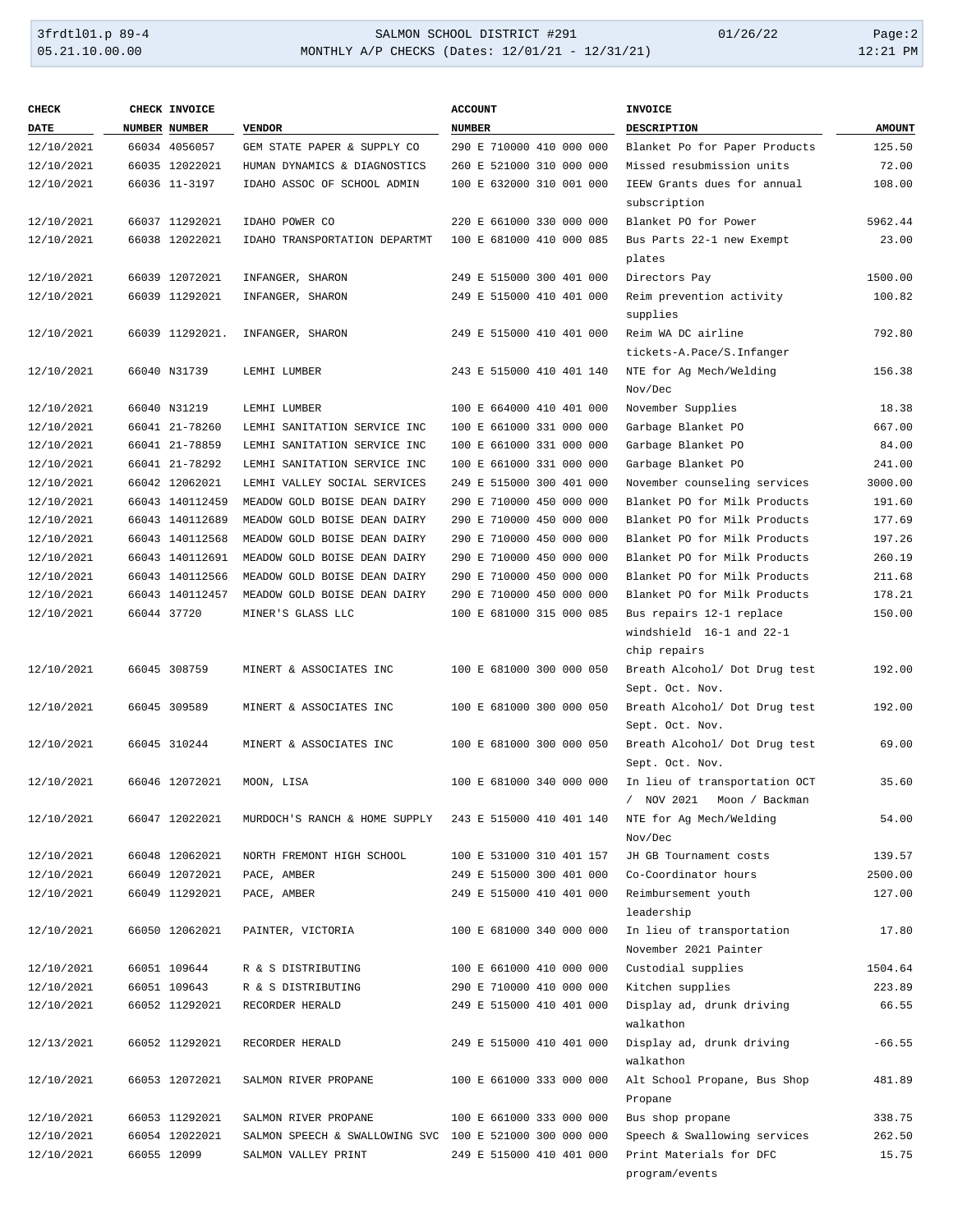| <b>CHECK</b> |            | CHECK INVOICE  |                                                         | <b>ACCOUNT</b>           | <b>INVOICE</b>                                                |               |
|--------------|------------|----------------|---------------------------------------------------------|--------------------------|---------------------------------------------------------------|---------------|
| DATE         |            | NUMBER NUMBER  | <b>VENDOR</b>                                           | <b>NUMBER</b>            | DESCRIPTION                                                   | <b>AMOUNT</b> |
| 12/10/2021   |            | 66055 12114    | SALMON VALLEY PRINT                                     | 249 E 515000 410 401 000 | Print Materials for DFC                                       | 18.00         |
|              |            |                |                                                         |                          | program/events                                                |               |
| 12/10/2021   |            | 66055 12107    | SALMON VALLEY PRINT                                     | 249 E 515000 410 401 000 | Print Materials for DFC                                       | 27.00         |
|              |            |                |                                                         |                          | program/events                                                |               |
| 12/10/2021   |            |                | 66059 81-1911909 SAVEWAY MARKET                         | 290 E 710000 450 000 000 | Blanket PO for Food Service                                   | 216.59        |
| 12/10/2021   |            |                | 66059 81-1922420 SAVEWAY MARKET                         | 290 E 710000 450 000 000 | Blanket PO for Food Service                                   | 133.80        |
| 12/10/2021   |            |                | 66059 01-1739843 SAVEWAY MARKET                         | 257 E 521000 410 000 000 | Food/Snacks-Life Skills                                       | 18.66         |
| 12/10/2021   |            |                | 66059 01-1734771 SAVEWAY MARKET                         | 290 E 710000 450 000 000 | Blanket PO for Food Service                                   | 222.51        |
| 12/10/2021   |            |                | 66059 81-1920268 SAVEWAY MARKET                         | 290 E 710000 450 000 000 | Blanket PO for Food Service                                   | 11.92         |
| 12/10/2021   |            |                | 66059 04-1752518 SAVEWAY MARKET                         | 249 E 515000 410 401 000 | LR for DFY & Leadership                                       | 58.68         |
|              |            |                |                                                         |                          | Lunches NTE                                                   |               |
| 12/10/2021   |            |                | 66059 03-1733552 SAVEWAY MARKET                         | 257 E 521000 410 000 000 | Food/Snacks-Life Skills                                       | 17.75         |
| 12/10/2021   |            |                | 66059 81-1912441 SAVEWAY MARKET                         | 290 E 710000 450 000 000 | Blanket PO for Food Service                                   | 2.39          |
| 12/10/2021   |            |                | 66059 81-1916476 SAVEWAY MARKET                         | 290 E 710000 450 000 000 | Blanket PO for Food Service                                   | 27.00         |
| 12/10/2021   |            |                | 66059 81-1919195 SAVEWAY MARKET                         | 290 E 710000 450 000 000 | Blanket PO for Food Service                                   | 519.91        |
| 12/10/2021   |            |                | 66059 81-1920057 SAVEWAY MARKET                         | 243 E 515000 410 401 140 | NTE for food science Nov/Dec                                  | 54.16         |
| 12/10/2021   |            |                | 66059 02-1706321 SAVEWAY MARKET                         | 243 E 515000 410 401 140 | NTE for food science Nov/Dec                                  | 67.44         |
| 12/10/2021   |            |                | 66059 01-1739556 SAVEWAY MARKET                         | 249 E 515000 410 401 000 | LR for DFY & Leadership                                       | 24.83         |
|              |            |                |                                                         |                          | Lunches NTE                                                   |               |
| 12/10/2021   |            |                | 66059 81-1925574 SAVEWAY MARKET                         | 290 E 710000 450 000 000 | Blanket PO for Food Service                                   | 346.34        |
| 12/10/2021   |            |                | 66059 01-1738882 SAVEWAY MARKET                         | 290 E 710000 410 000 000 | Blanket PO for Food/ High                                     | 9.98          |
|              |            |                |                                                         |                          | School                                                        |               |
| 12/10/2021   |            |                | 66059 02-1696540 SAVEWAY MARKET                         | 249 E 515000 410 401 000 | LR for DFY & Leadership                                       | 21.94         |
|              |            |                |                                                         |                          | Lunches NTE                                                   |               |
| 12/10/2021   |            |                | 66059 04-1746356 SAVEWAY MARKET                         | 249 E 515000 410 401 000 | LR for DFY & Leadership                                       | 30.23         |
|              |            |                |                                                         |                          | Lunches NTE                                                   |               |
| 12/10/2021   |            |                | 66059 04-1752439 SAVEWAY MARKET                         | 290 E 710000 410 000 000 | Blanket PO for Food/ High                                     | 9.00          |
|              |            |                |                                                         |                          | School                                                        |               |
| 12/10/2021   |            | 66060 24212277 | SHAMROCK FOODS COMPANY                                  | 290 E 710000 450 000 000 | Blanket PO for food                                           | 700.71        |
| 12/10/2021   |            | 66060 24194690 | SHAMROCK FOODS COMPANY                                  | 290 E 710000 450 000 000 | Blanket PO for food                                           | 579.70        |
| 12/10/2021   | 66061 5204 |                | SOTER TECHNOLOGIES                                      | 246 E 611000 300 000 000 | Vape Detector Support/                                        | 600.00        |
|              |            |                |                                                         |                          | Maintenance                                                   |               |
| 12/10/2021   |            | 66062 331817   | SOUTH CO METALS LLC                                     | 243 E 515000 410 401 140 | Supplies for K. Cooper See                                    | 1035.24       |
|              |            |                |                                                         |                          | attached                                                      |               |
| 12/10/2021   |            | 66063 430722   | STAGE ACCENTS                                           | 100 E 532000 410 401 121 | Performance wear items                                        | 129.16        |
| 12/10/2021   |            | 66063 430224   | STAGE ACCENTS                                           | 100 E 532000 410 401 121 | Performance wear items                                        | 1122.70       |
| 12/10/2021   |            | 66064 12022021 | STEELE MEMORIAL MEDICAL CENTER 100 E 521000 300 000 000 |                          | PT/OT services November                                       | 6892.50       |
| 12/10/2021   | 66065 4093 |                | THE ART OF DESIGN                                       | 100 E 531000 410 401 000 | Trophy Engraving                                              | 80.00         |
| 12/10/2021   |            | 66066 12092021 | WESTERN RECORDS DESTRUCTION, I 100 E 632000 300 001 000 |                          | Records Destruction                                           | 46.00         |
| 12/10/2021   |            |                | 66067 CB11302021 DELTA DENTAL OF IDAHO                  | 100 L 218600 000 000 000 | Holly Natelson COBRA                                          | 65.46         |
| 12/10/2021   |            | 66067 11302021 | DELTA DENTAL OF IDAHO                                   | 100 L 218600 000 000 000 | Adjust for December new                                       | 32.74         |
|              |            |                |                                                         |                          | enrollment Fitzgerald and                                     |               |
|              |            |                |                                                         |                          | November terminee Outen                                       |               |
| 12/10/2021   |            |                | 66068 20211123AD SALMON SCHOOL DISTRICT #291            | 100 L 218600 000 000 000 | Payroll accrual                                               | 90.66         |
| 12/10/2021   |            |                | 66068 20211123AD SALMON SCHOOL DISTRICT #291            | 231 E 515000 110 401 000 | Payroll accrual - Rent                                        | 225.00        |
| 12/10/2021   |            |                | 66068 20211123BD SALMON SCHOOL DISTRICT #291            | 100 L 218600 000 000 000 | Payroll accrual                                               | 148.38        |
| 12/14/2021   |            | 66069 12142021 | LEMHI'S AFTER SCHOOL PROMISE,                           | 273 E 512000 300 000 000 | Rent for Sept. Oct. Nov.                                      | 975.00        |
| 12/14/2021   |            |                |                                                         | 273 E 512000 300 000 000 |                                                               | 26065.93      |
|              |            |                | 66069 12142021A LEMHI'S AFTER SCHOOL PROMISE,           |                          | Salaries/Wages/Benefits/Suppli<br>es/Travel Prof. Development |               |
|              |            |                |                                                         |                          |                                                               |               |
| 12/14/2021   |            |                | 66069 12142021A LEMHI'S AFTER SCHOOL PROMISE,           | 273 E 512000 380 000 000 | Salaries/Wages/Benefits/Suppli                                | 1095.38       |
|              |            |                |                                                         |                          | es/Travel Prof. Development                                   |               |
| 12/14/2021   |            |                | 66069 12142021A LEMHI'S AFTER SCHOOL PROMISE,           | 273 E 512000 410 000 000 | Salaries/Wages/Benefits/Suppli                                | 328.18        |
|              |            |                |                                                         |                          | es/Travel Prof. Development                                   |               |
| 12/23/2021   | 66070 44   |                | ADVANCED ED SOLUTIONS, INC.                             | 100 E 532000 410 103 120 | Music Licensing for K-3                                       | 1194.00       |
| 12/23/2021   |            |                | 66071 20211223BD AFLAC GROUP INSURANCE                  | 257 L 218510 000 000 000 | Payroll accrual                                               | 16.12         |
| 12/23/2021   |            |                | 66071 20211223BD AFLAC GROUP INSURANCE                  | 257 L 218510 000 000 000 | Payroll accrual                                               | 8.65          |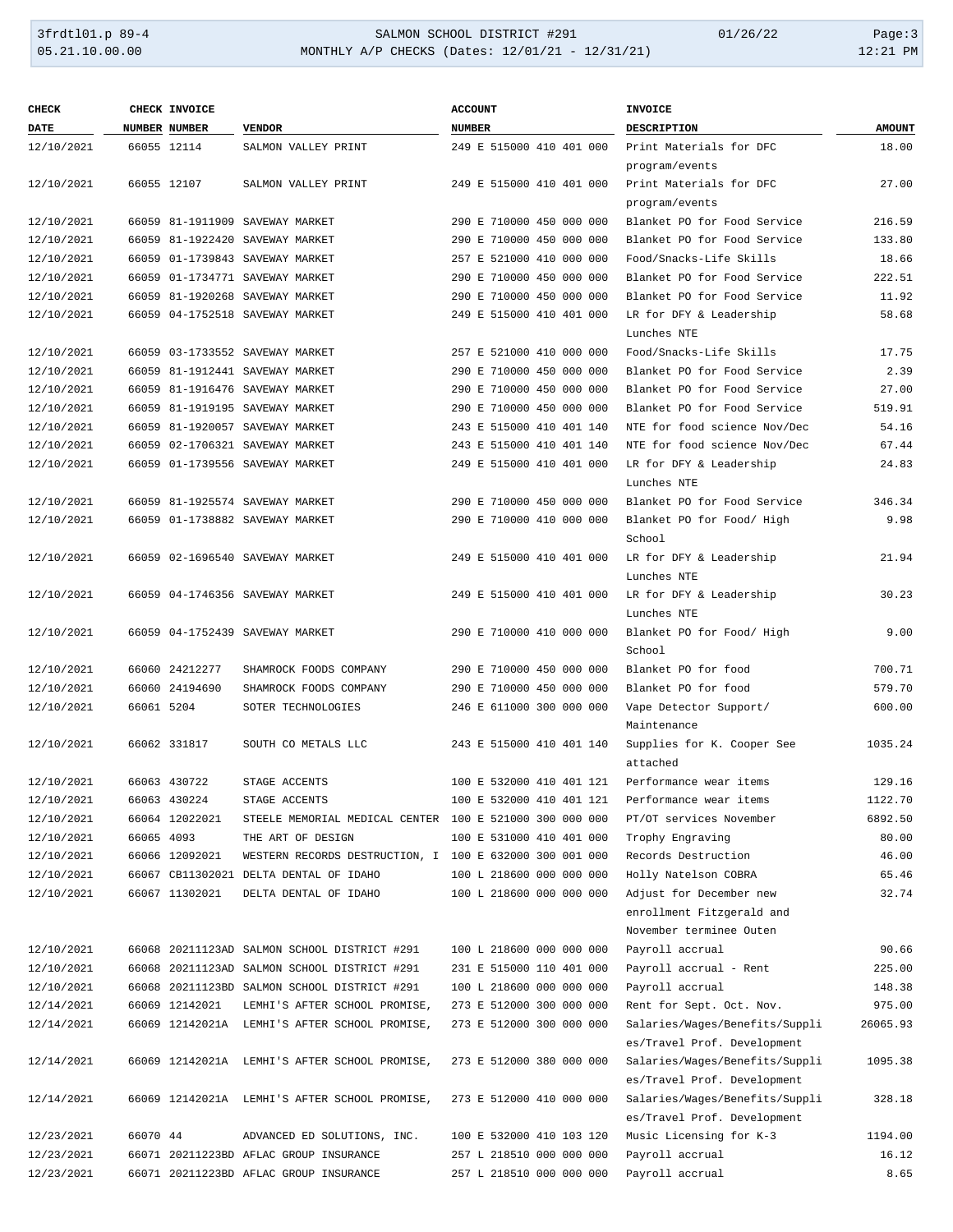| <b>CHECK</b> |          | CHECK INVOICE             |                                                 | <b>ACCOUNT</b>           | <b>INVOICE</b>                          |               |
|--------------|----------|---------------------------|-------------------------------------------------|--------------------------|-----------------------------------------|---------------|
| DATE         |          | NUMBER NUMBER             | <b>VENDOR</b>                                   | <b>NUMBER</b>            | DESCRIPTION                             | <b>AMOUNT</b> |
| 12/23/2021   |          |                           | 66071 20211223AD AFLAC GROUP INSURANCE          | 100 L 218600 000 000 000 | Payroll accrual                         | 119.12        |
| 12/23/2021   |          |                           | 66071 20211223AD AFLAC GROUP INSURANCE          | 100 L 218510 000 000 000 | Payroll accrual                         | 235.60        |
| 12/23/2021   |          |                           | 66071 20211223AD AFLAC GROUP INSURANCE          | 100 L 218510 000 000 000 | Payroll accrual                         | 260.20        |
| 12/23/2021   |          |                           | 66072 9120414167 AIRGAS USA, LLC - CENTRAL DIVI | 243 E 515000 410 401 140 | Welder Repair                           | 168.75        |
| 12/23/2021   |          |                           | 66072 9120268281 AIRGAS USA, LLC - CENTRAL DIVI | 231 E 515000 410 401 000 | NTE for Nov welding supplies            | 286.76        |
| 12/23/2021   |          | 66073 71835               | ANDERSON, JULIAN & HULL LLP                     | 100 E 631000 300 001 000 | General                                 | 214.50        |
|              |          |                           |                                                 |                          | Representation/Professional<br>Services |               |
| 12/23/2021   |          | 66074 008176              | BERRY OIL                                       | 100 E 681000 420 000 100 | Lube oil in yellow buses 55<br>gallons  | 1115.46       |
| 12/23/2021   | 66074 CR |                           | BERRY OIL                                       | 100 E 681000 420 000 000 | CM for Route Bus Fuel                   | $-317.18$     |
| 12/23/2021   |          | 66075 12202021            | BORN, MARY FRANCES                              | 100 E 632000 410 001 000 | Vacuum for DO                           | 50.00         |
| 12/23/2021   |          | 66076 87234               | BRADSHAW, RUSTAN                                | 100 E 515000 410 401 000 | Working teacher lunch                   | 80.00         |
| 12/23/2021   |          | 66076 599631              | BRADSHAW, RUSTAN                                | 100 E 515000 313 401 000 | CPR/AED first aid class                 | 65.00         |
| 12/23/2021   |          | 66077 182350              | BRYSON SALES AND SERVICE INC                    | 100 E 681000 410 000 085 | Bus Parts 22-2 bracket kit              | 92.12         |
|              |          |                           |                                                 |                          | air foil 20-1 cable camera              |               |
| 12/23/2021   |          | 66077 182281              | BRYSON SALES AND SERVICE INC                    | 100 E 681000 410 000 085 | Bus parts 11-1 door switch<br>assembly  | 46.02         |
| 12/23/2021   |          | 66077 182396              | BRYSON SALES AND SERVICE INC                    | 100 E 681000 410 000 085 | Bus Parts 22-2 bracket kit              | 156.00        |
|              |          |                           |                                                 |                          | air foil 20-1 cable camera              |               |
| 12/23/2021   |          | 66079 6551-75876 CARQUEST |                                                 | 100 E 681000 410 000 085 | November 2021<br>Bus Parts              | 4.84          |
|              |          |                           |                                                 |                          | batteries, filters,                     |               |
|              |          |                           |                                                 |                          | headlights,                             |               |
| 12/23/2021   |          | 66079 6551-75886 CARQUEST |                                                 | 100 E 681000 416 000 050 | Bus Cleaning supplies for               | 120.48        |
|              |          |                           |                                                 |                          | November 2021 towels and                |               |
|              |          |                           |                                                 |                          | windshield washer fluid                 |               |
| 12/23/2021   |          | 66079 6551-75791 CARQUEST |                                                 | 100 E 681000 410 000 085 | Bus Parts<br>November 2021              | 164.95        |
|              |          |                           |                                                 |                          | batteries, filters,                     |               |
|              |          |                           |                                                 |                          | headlights,                             |               |
| 12/23/2021   |          | 66079 6551-75674 CARQUEST |                                                 | 100 E 681000 410 000 085 | Bus Parts<br>November 2021              | 46.69         |
|              |          |                           |                                                 |                          | batteries, filters,                     |               |
|              |          |                           |                                                 |                          | headlights,                             |               |
| 12/23/2021   |          | 66079 CM 6551-75 CARQUEST |                                                 | 100 E 681000 410 000 085 | CR                                      | $-1.00$       |
| 12/23/2021   |          | 66079 6551-75839 CARQUEST |                                                 | 100 E 681000 410 000 085 | Bus Parts<br>November 2021              | 51.98         |
|              |          |                           |                                                 |                          | batteries, filters,                     |               |
|              |          |                           |                                                 |                          | headlights,                             |               |
| 12/23/2021   |          | 66079 6551-75876 CAROUEST |                                                 | 100 E 681000 410 000 085 | Bus Parts November 2021                 | 10.29         |
|              |          |                           |                                                 |                          | batteries, filters,                     |               |
|              |          |                           |                                                 |                          | headlights,                             |               |
| 12/23/2021   |          |                           | 66080 20211223BD DELTA DENTAL OF IDAHO          | 100 L 218600 000 000 000 | Payroll accrual-DDent                   | 752.38        |
| 12/23/2021   |          |                           | 66080 20211223BD DELTA DENTAL OF IDAHO          | 251 L 218600 000 000 000 | Payroll accrual-DDent                   | 32.93         |
| 12/23/2021   |          |                           | 66080 20211223BD DELTA DENTAL OF IDAHO          | 257 L 218600 000 000 000 | Payroll accrual-DDent                   | 122.50        |
| 12/23/2021   |          |                           | 66080 20211223BD DELTA DENTAL OF IDAHO          | 290 L 218600 000 000 000 | Payroll accrual-DDent                   | 108.18        |
| 12/23/2021   |          |                           | 66080 20211223BD DELTA DENTAL OF IDAHO          | 254 L 218600 000 000 000 | Payroll accrual-DDent                   | 32.93         |
| 12/23/2021   |          |                           | 66080 20211223AD DELTA DENTAL OF IDAHO          | 100 L 218600 000 000 000 | Payroll accrual-DDent                   | 2140.63       |
| 12/23/2021   |          |                           | 66080 20211223AD DELTA DENTAL OF IDAHO          | 251 L 218600 000 000 000 | Payroll accrual-DDent                   | 65.86         |
| 12/23/2021   |          | 66081 12162021            | FOWLER, JOSHUA                                  | 100 E 661000 115 000 000 | Lunch clean up hours                    | 144.00        |
| 12/23/2021   |          | 66082 4056957             | GEM STATE PAPER & SUPPLY CO                     | 290 E 710000 410 000 000 | Blanket Po for Paper Products           | 451.62        |
| 12/23/2021   |          | 66083 12162021            | HOLMES, BEN                                     | 100 E 661000 115 000 000 | Assisting with Janitorial               | 234.00        |
|              |          |                           |                                                 |                          | duties                                  |               |
| 12/23/2021   |          | 66084 12232021            | HUMAN DYNAMICS & DIAGNOSTICS                    | 260 E 521000 310 000 000 | November GW, BF, SE, SS, BB,            | 10418.00      |
|              |          |                           |                                                 |                          | CT, JN, CK, WS                          |               |
| 12/23/2021   |          | 66085 20211223AD IEA      |                                                 | 100 L 218905 000 000 000 | Payroll accrual                         | 2355.74       |
| 12/23/2021   |          | 66085 20211223AD IEA      |                                                 | 251 L 218905 000 000 000 | Payroll accrual                         | 62.91         |
| 12/23/2021   |          | 66085 20211223AD IEA      |                                                 | 231 L 218905 000 000 000 | Payroll accrual                         | 51.77         |
| 12/23/2021   |          | 66086 12132021            | INFANGER, SHARON                                | 249 E 515000 410 401 000 | Reim CADCA registration-                | 1290.00       |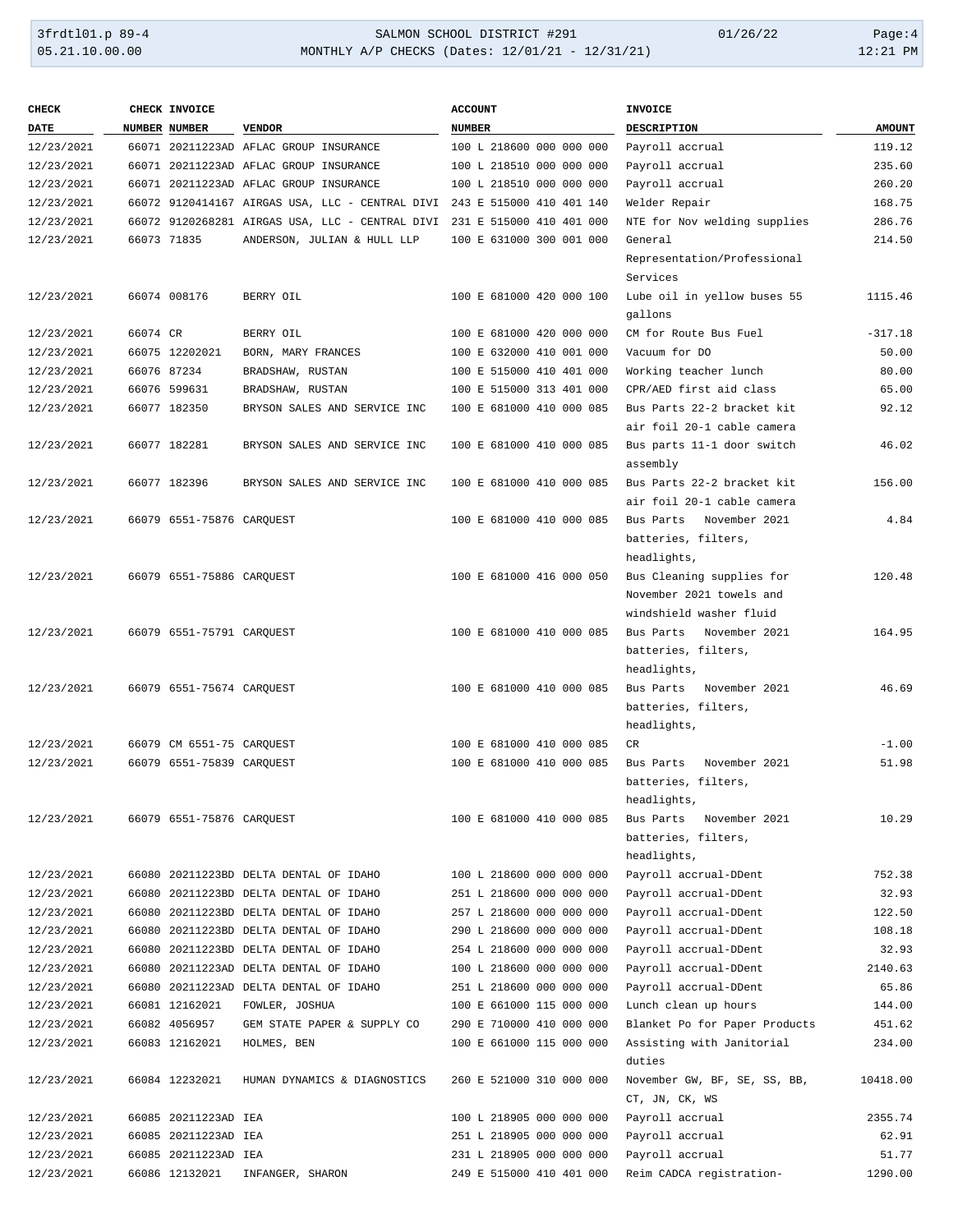| <b>CHECK</b>                  | CHECK INVOICE   |                                                         | <b>ACCOUNT</b>           | <b>INVOICE</b>               |               |
|-------------------------------|-----------------|---------------------------------------------------------|--------------------------|------------------------------|---------------|
| <b>DATE</b>                   | NUMBER NUMBER   | <b>VENDOR</b>                                           | <b>NUMBER</b>            | <b>DESCRIPTION</b>           | <b>AMOUNT</b> |
|                               |                 |                                                         |                          | Amber P./Sharon I.           |               |
| 12/23/2021                    | 66086 12162021  | INFANGER, SHARON                                        | 246 E 611000 300 000 000 | Safe & Drug free coordinator | 2000.00       |
|                               |                 |                                                         |                          | salary(S. Infanger)          |               |
| 12/23/2021                    | 66086 12212021  | INFANGER, SHARON                                        | 233 E 515000 410 000 000 | Reim Postage surveys LST,    | 62.65         |
|                               |                 |                                                         |                          | EPIC Christmas project       |               |
| 12/23/2021                    | 66087 12162021  | KELLER, MARY JO                                         | 233 E 515000 300 000 000 | Facilitator Lifeskills       | 2820.00       |
|                               |                 |                                                         |                          | training                     |               |
| 12/23/2021                    |                 | 66088 835-865164 LA OUINTA INN & SUITES                 | 271 E 621000 385 000 000 | ELL Training                 | 89.00         |
| 12/23/2021                    | 66089 12132021  | LEMHI VALLEY SOCIAL SERVICES                            | 260 E 521000 310 000 000 | Missed amount, Sept services | 306.00        |
| 12/23/2021                    | 66089 12222021  | LEMHI VALLEY SOCIAL SERVICES                            | 260 E 521000 310 000 000 | CBRS November Services 2021  | 27217.50      |
| 12/23/2021                    |                 | 66090 20211223AD LEMHI COUNTY SHERIFF                   | 257 L 218900 000 000 000 | Payroll deduction            | 80.12         |
| 12/23/2021                    | 66091 140112821 | MEADOW GOLD BOISE DEAN DAIRY                            | 290 E 710000 450 000 000 | Blanket PO for Milk Products | 84.70         |
| 12/23/2021                    | 66091 140112823 | MEADOW GOLD BOISE DEAN DAIRY                            | 290 E 710000 450 000 000 | Blanket PO for Milk Products | 182.98        |
| 12/23/2021                    | 66092 37758     | MINER'S GLASS LLC                                       | 100 E 681000 315 000 085 | Bus Repairs 22-1 repair chip | 35.00         |
|                               |                 |                                                         |                          | in windshield                |               |
| 12/23/2021                    |                 | 66093 20211223BD NCPERS GROUP LIFE INS                  | 100 L 218700 000 000 000 | Payroll accrual              | 48.00         |
| 12/23/2021                    |                 | 66093 20211223BD NCPERS GROUP LIFE INS                  | 257 L 218700 000 000 000 | Payroll accrual              | 16.00         |
| 12/23/2021                    |                 | 66093 20211223AD NCPERS GROUP LIFE INS                  | 100 L 218700 000 000 000 | Payroll accrual              | 192.00        |
| 12/23/2021                    |                 | 66093 20211223AD NCPERS GROUP LIFE INS                  | 231 L 218700 000 000 000 | Payroll accrual              | 16.00         |
| 12/23/2021                    |                 | 66094 20211223AD NEBRASKA CHILD SUPPORT PAYMNT          | 100 L 218900 000 000 000 | R BRADSHAW AR24P7HNGDYZL     | 853.00        |
| 12/23/2021                    | 66095 16535242  | PEARSON CLINICAL ASSESSMENTS                            | 257 E 521000 410 000 000 | GFTA3 Record Forms           | 105.00        |
| 12/23/2021                    | 66096 12202021  | RISE BROADBAND                                          | 245 E 632000 300 000 000 | Web Hosting, Salmon School   | 24.00         |
|                               |                 |                                                         |                          | District Blanket PO          |               |
| 12/23/2021                    | 66097 173576    | SALMON RIVER MOTORS                                     | 100 E 683000 410 000 000 | Oil change on Terrain        | 49.26         |
| 12/23/2021                    |                 | 66098 20211223BD SALMON SCHOOL DISTRICT #291            | 100 L 218600 000 000 000 | Payroll accrual              | 90.66         |
| 12/23/2021                    |                 | 66098 20211223AD SALMON SCHOOL DISTRICT #291            | 231 E 515000 110 401 000 | Payroll accrual - Rent       | 225.00        |
| 12/23/2021                    |                 | 66098 20211223AD SALMON SCHOOL DISTRICT #291            | 100 L 218600 000 000 000 | Payroll accrual              | 148.38        |
| 12/23/2021                    | 66099 12092021  | SCHROEDER, GAYLA                                        | 100 E 632000 410 000 000 | Classroom supply             | 197.13        |
|                               |                 |                                                         |                          | reimbursement form           |               |
| 12/23/2021                    | 66100 24230687  | SHAMROCK FOODS COMPANY                                  | 290 E 710000 450 000 000 | Blanket PO for food          | 565.25        |
| 12/23/2021                    | 66101 12232021  | STATE DEPT OF EDUCATION                                 | 100 E 632000 310 001 000 | Alternative Authorization    | 100.00        |
| 12/23/2021                    |                 | 66102 20211223AD STATE IDAHO DEPT OF EDUCATION          | 100 E 632000 310 001 000 | Payroll accrual              | 0.00          |
| 12/23/2021                    |                 | 66102 20211123CD STATE IDAHO DEPT OF EDUCATION          | 100 E 632000 310 001 000 | Payroll accrual              | $-28.10$      |
| 12/23/2021                    |                 | 66102 20211223BD STATE IDAHO DEPT OF EDUCATION          | 100 E 632000 310 001 000 | Payroll accrual              | 28.10         |
| 12/23/2021                    |                 | 66102 20211223CD STATE IDAHO DEPT OF EDUCATION          | 100 E 632000 310 001 000 | Payroll accrual              | 28.10         |
| 12/23/2021                    | 66103 473072    | STEELE MEMORIAL MEDICAL CENTER 100 E 681000 300 000 050 |                          | Random drug and alcohol test | 112.00        |
|                               |                 |                                                         |                          | for Brooke Monroe            |               |
| 12/23/2021                    | 66104 599632    | TARKALSON, ERIC                                         | 100 E 515000 313 401 000 | CPR/AED first aid class      | 65.00         |
| 12/23/2021                    |                 | 66105 20211223BD UNITED HERITAGE LIFE INS CO            | 100 L 218600 000 000 000 | Payroll accrual              | 245.92        |
| 12/23/2021                    |                 | 66105 20211223BD UNITED HERITAGE LIFE INS CO            | 251 L 218600 000 000 000 | Payroll accrual              | 8.70          |
| 12/23/2021                    |                 | 66105 20211223BD UNITED HERITAGE LIFE INS CO            | 257 L 218600 000 000 000 | Payroll accrual              | 41.07         |
| 12/23/2021                    |                 | 66105 20211223BD UNITED HERITAGE LIFE INS CO            | 290 L 218600 000 000 000 | Payroll accrual              | 19.88         |
| 12/23/2021                    |                 | 66105 20211223BD UNITED HERITAGE LIFE INS CO            | 254 L 218600 000 000 000 | Payroll accrual              | 17.41         |
| 12/23/2021                    |                 | 66105 20211223AD UNITED HERITAGE LIFE INS CO            | 100 L 218600 000 000 000 | Payroll accrual              | 516.86        |
| 12/23/2021                    |                 | 66105 20211223AD UNITED HERITAGE LIFE INS CO            | 231 L 218600 000 000 000 | Payroll accrual              | 8.70          |
| 12/23/2021                    |                 | 66105 20211223AD UNITED HERITAGE LIFE INS CO            | 251 L 218600 000 000 000 | Payroll accrual              | 17.41         |
| 12/23/2021                    | 66106 12092021  | UNREIN, KIM                                             | 100 E 632000 410 000 000 | Classroom supply             | 90.11         |
|                               |                 |                                                         |                          | reimbursement form           |               |
| 12/23/2021                    |                 | 66107 9894043575 VERIZON WIRELESS                       | 245 E 632000 350 000 000 | Verizon Blanket PO           | 145.48        |
| 12/23/2021                    | 66108 1101728   | YOUTHLIGHT, INC                                         | 233 E 515000 300 000 000 | Keepin it real program/Zoom  | 2256.80       |
|                               |                 |                                                         |                          | training                     |               |
| 12/07/2021 202100120 316794   |                 | FLORES & ASSOCIATES                                     | 100 E 632000 310 001 000 | December COBRA Admin Fee     | 50.00         |
| 12/20/2021 202100144 12202021 |                 | STATE TAX COMMISSION                                    | 100 L 223100 000 000 000 | Sales Tax November           | 564.69        |
| 12/20/2021 202100144 12202021 |                 | STATE TAX COMMISSION                                    | 100 E 531000 380 401 000 | Sales Tax November           | 53.72         |
| 12/20/2021 202100144 12202021 |                 | STATE TAX COMMISSION                                    | 290 E 710000 390 000 000 | Sales Tax November           | 4.66          |
| 12/20/2021 202100145 76426125 |                 | WRIGHT EXPRESS FSC                                      | 100 E 531000 380 401 000 | Fleet Fuel-November          | 167.11        |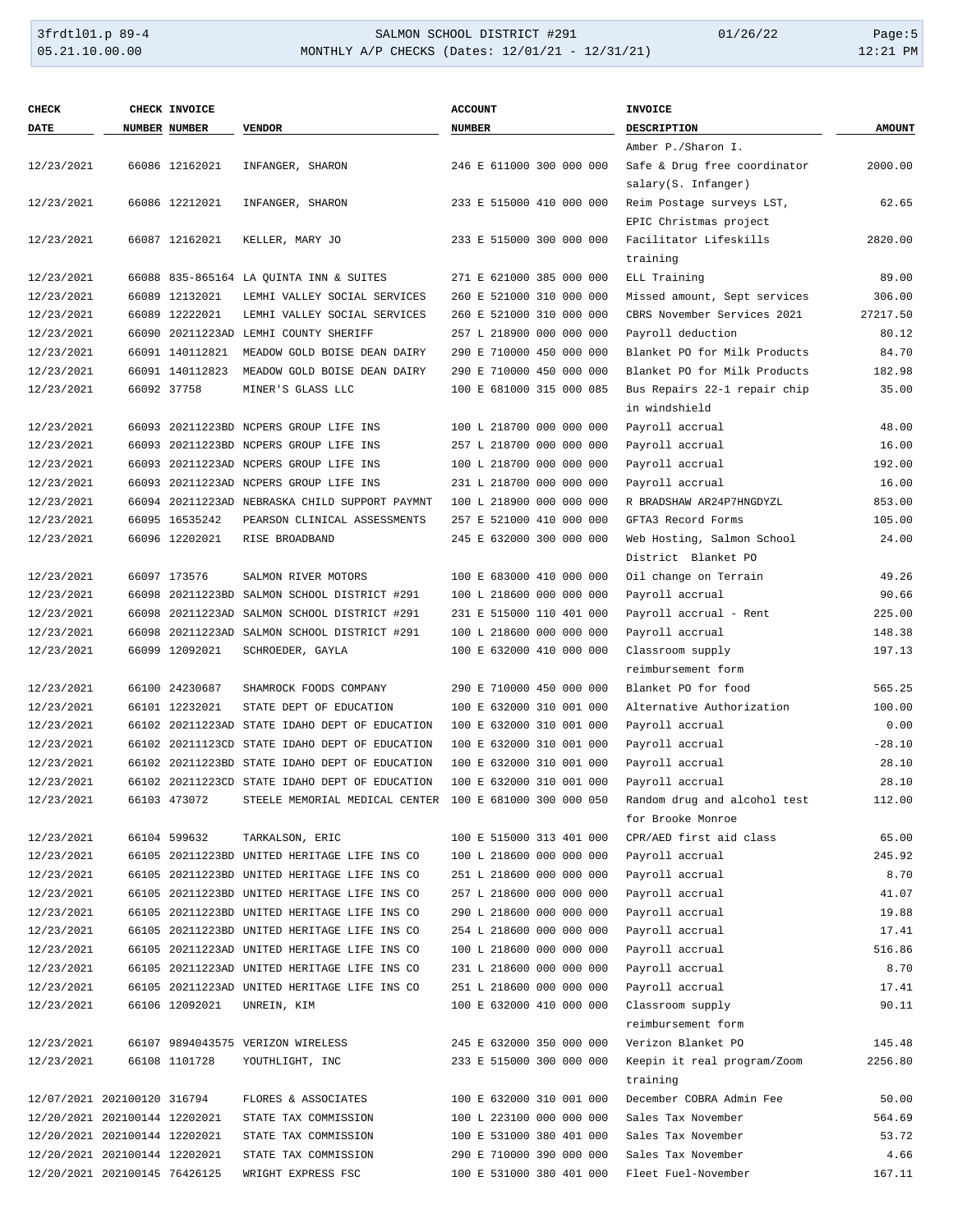| <b>CHECK</b>                  | CHECK INVOICE                         |                                                      | <b>ACCOUNT</b>           | <b>INVOICE</b>           |               |
|-------------------------------|---------------------------------------|------------------------------------------------------|--------------------------|--------------------------|---------------|
| DATE                          | NUMBER NUMBER                         | <b>VENDOR</b>                                        | <b>NUMBER</b>            | <b>DESCRIPTION</b>       | <b>AMOUNT</b> |
| 12/20/2021 202100145 76426125 |                                       | WRIGHT EXPRESS FSC                                   | 100 E 632000 380 001 000 | Fleet Fuel-November      | 180.20        |
| 12/20/2021 202100145 76426125 |                                       | WRIGHT EXPRESS FSC                                   | 241 E 515000 410 401 000 | Fleet Fuel-November      | 125.41        |
| 12/20/2021 202100145 76426125 |                                       | WRIGHT EXPRESS FSC                                   | 100 E 683000 420 000 000 | Fleet Fuel-November      | 147.59        |
|                               |                                       | 12/23/2021 202100146 20211223AD BLUE CROSS OF IDAHO  | 100 L 218600 000 000 000 | Payroll accrual          | 7102.46       |
|                               |                                       | 12/23/2021 202100146 20211223AF BLUE CROSS OF IDAHO  | 100 L 218600 000 000 000 | Payroll accrual          | 25910.49      |
|                               |                                       | 12/23/2021 202100146 20211223AF BLUE CROSS OF IDAHO  | 231 L 218600 000 000 000 | Payroll accrual          | 559.55        |
|                               |                                       | 12/23/2021 202100146 20211223AF BLUE CROSS OF IDAHO  | 251 L 218600 000 000 000 | Payroll accrual          | 559.55        |
|                               | 12/23/2021 202100147 20211223AD PERSI |                                                      | 100 L 218500 000 000 000 | Payroll accrual          | 15540.56      |
|                               | 12/23/2021 202100147 20211223AD PERSI |                                                      | 251 L 218500 000 000 000 | Payroll accrual          | 391.91        |
|                               | 12/23/2021 202100147 20211223AD PERSI |                                                      | 231 L 218500 000 000 000 | Payroll accrual          | 335.09        |
|                               | 12/23/2021 202100147 20211223AD PERSI |                                                      | 240 L 218500 000 000 000 | Payroll accrual          | 515.52        |
|                               | 12/23/2021 202100147 20211223AD PERSI |                                                      | 289 L 218500 000 000 000 | Payroll accrual          | 5.37          |
|                               | 12/23/2021 202100147 20211223AD PERSI |                                                      | 100 L 218500 000 000 000 | Payroll accrual          | 1343.08       |
|                               | 12/23/2021 202100147 20211223AD PERSI |                                                      | 240 L 218500 000 000 000 | Payroll accrual          | 12.00         |
|                               | 12/23/2021 202100147 20211223AD PERSI |                                                      | 100 L 218500 000 000 000 | Payroll accrual          | 1414.25       |
|                               | 12/23/2021 202100147 20211223AD PERSI |                                                      | 240 L 218500 000 000 000 | Payroll accrual          | 15.75         |
|                               | 12/23/2021 202100147 20211223AD PERSI |                                                      | 100 L 218500 000 000 000 | Payroll accrual          | 400.00        |
|                               | 12/23/2021 202100147 20211223AF PERSI |                                                      | 100 L 218500 000 000 000 | Payroll accrual PERSI SL | 0.00          |
|                               | 12/23/2021 202100147 20211223AF PERSI |                                                      | 251 L 218500 000 000 000 | Payroll accrual PERSI SL | 0.00          |
|                               | 12/23/2021 202100147 20211223AF PERSI |                                                      | 231 L 218500 000 000 000 | Payroll accrual PERSI SL | 0.00          |
|                               | 12/23/2021 202100147 20211223AF PERSI |                                                      | 240 L 218500 000 000 000 | Payroll accrual PERSI SL | 0.00          |
|                               | 12/23/2021 202100147 20211223AF PERSI |                                                      | 289 L 218500 000 000 000 | Payroll accrual PERSI SL | 0.00          |
|                               | 12/23/2021 202100147 20211223AF PERSI |                                                      | 100 L 218500 000 000 000 | Payroll accrual          | 0.00          |
|                               | 12/23/2021 202100147 20211223AF PERSI |                                                      | 251 L 218500 000 000 000 | Payroll accrual          | 0.00          |
|                               | 12/23/2021 202100147 20211223AF PERSI |                                                      | 231 L 218500 000 000 000 | Payroll accrual          | 0.00          |
|                               | 12/23/2021 202100147 20211223AF PERSI |                                                      | 100 L 218500 000 000 000 | Payroll accrual PERSI    | 25915.40      |
|                               |                                       |                                                      |                          | Adjustment               |               |
|                               | 12/23/2021 202100147 20211223AF PERSI |                                                      | 251 L 218500 000 000 000 | Payroll accrual PERSI    | 653.56        |
|                               |                                       |                                                      |                          | Adjustment               |               |
|                               | 12/23/2021 202100147 20211223AF PERSI |                                                      | 231 L 218500 000 000 000 | Payroll accrual PERSI    | 558.79        |
|                               |                                       |                                                      |                          | Adjustment               |               |
|                               | 12/23/2021 202100147 20211223AF PERSI |                                                      | 240 L 218500 000 000 000 | Payroll accrual PERSI    | 859.68        |
|                               |                                       |                                                      |                          | Adjustment               |               |
|                               | 12/23/2021 202100147 20211223AF PERSI |                                                      | 289 L 218500 000 000 000 | Payroll accrual PERSI    | 8.96          |
|                               |                                       |                                                      |                          | Adjustment               |               |
|                               | 12/23/2021 202100148 20211223AD SEA   |                                                      | 100 L 218906 000 000 000 | Payroll accrual SEA Dues | 106.74        |
|                               | 12/23/2021 202100148 20211223AD SEA   |                                                      | 251 L 218906 000 000 000 | Payroll accrual SEA Dues | 2.73          |
|                               | 12/23/2021 202100148 20211223AD SEA   |                                                      | 231 L 218906 000 000 000 | Payroll accrual SEA Dues | 2.73          |
|                               |                                       | 12/23/2021 202100149 20211223AD STATE TAX COMMISSION | 100 L 218400 000 000 000 | Payroll accrual          | 1779.00       |
|                               |                                       | 12/23/2021 202100149 20211223AD STATE TAX COMMISSION | 251 L 218400 000 000 000 | Payroll accrual          | 70.00         |
|                               |                                       | 12/23/2021 202100149 20211223AD STATE TAX COMMISSION | 100 L 218400 000 000 000 | Payroll accrual          | 5123.49       |
|                               |                                       | 12/23/2021 202100149 20211223AD STATE TAX COMMISSION | 251 L 218400 000 000 000 | Payroll accrual          | 212.77        |
|                               |                                       | 12/23/2021 202100149 20211223AD STATE TAX COMMISSION | 231 L 218400 000 000 000 | Payroll accrual          | 39.61         |
|                               |                                       | 12/23/2021 202100149 20211223AD STATE TAX COMMISSION | 240 L 218400 000 000 000 | Payroll accrual          | 154.43        |
|                               |                                       | 12/23/2021 202100149 20211223AD STATE TAX COMMISSION | 289 L 218400 000 000 000 | Payroll accrual          | 1.70          |
|                               | 12/23/2021 202100150 20211223AD EFTPS |                                                      | 100 L 218100 000 000 000 | Payroll accrual          | 12849.86      |
|                               | 12/23/2021 202100150 20211223AD EFTPS |                                                      | 251 L 218100 000 000 000 | Payroll accrual          | 333.85        |
|                               | 12/23/2021 202100150 20211223AD EFTPS |                                                      | 231 L 218100 000 000 000 | Payroll accrual          | 289.66        |
|                               | 12/23/2021 202100150 20211223AD EFTPS |                                                      | 240 L 218100 000 000 000 | Payroll accrual          | 424.11        |
|                               | 12/23/2021 202100150 20211223AD EFTPS |                                                      | 289 L 218100 000 000 000 | Payroll accrual          | 3.83          |
|                               | 12/23/2021 202100150 20211223AD EFTPS |                                                      | 100 L 218300 000 000 000 | Payroll accrual          | 630.00        |
|                               | 12/23/2021 202100150 20211223AD EFTPS |                                                      | 100 L 218300 000 000 000 | Payroll accrual          | 15639.40      |
|                               | 12/23/2021 202100150 20211223AD EFTPS |                                                      | 251 L 218300 000 000 000 | Payroll accrual          | 581.06        |
|                               | 12/23/2021 202100150 20211223AD EFTPS |                                                      | 231 L 218300 000 000 000 | Payroll accrual          | 195.53        |
|                               | 12/23/2021 202100150 20211223AD EFTPS |                                                      | 240 L 218300 000 000 000 | Payroll accrual          | 531.53        |
|                               | 12/23/2021 202100150 20211223AD EFTPS |                                                      | 289 L 218300 000 000 000 | Payroll accrual          | 3.62          |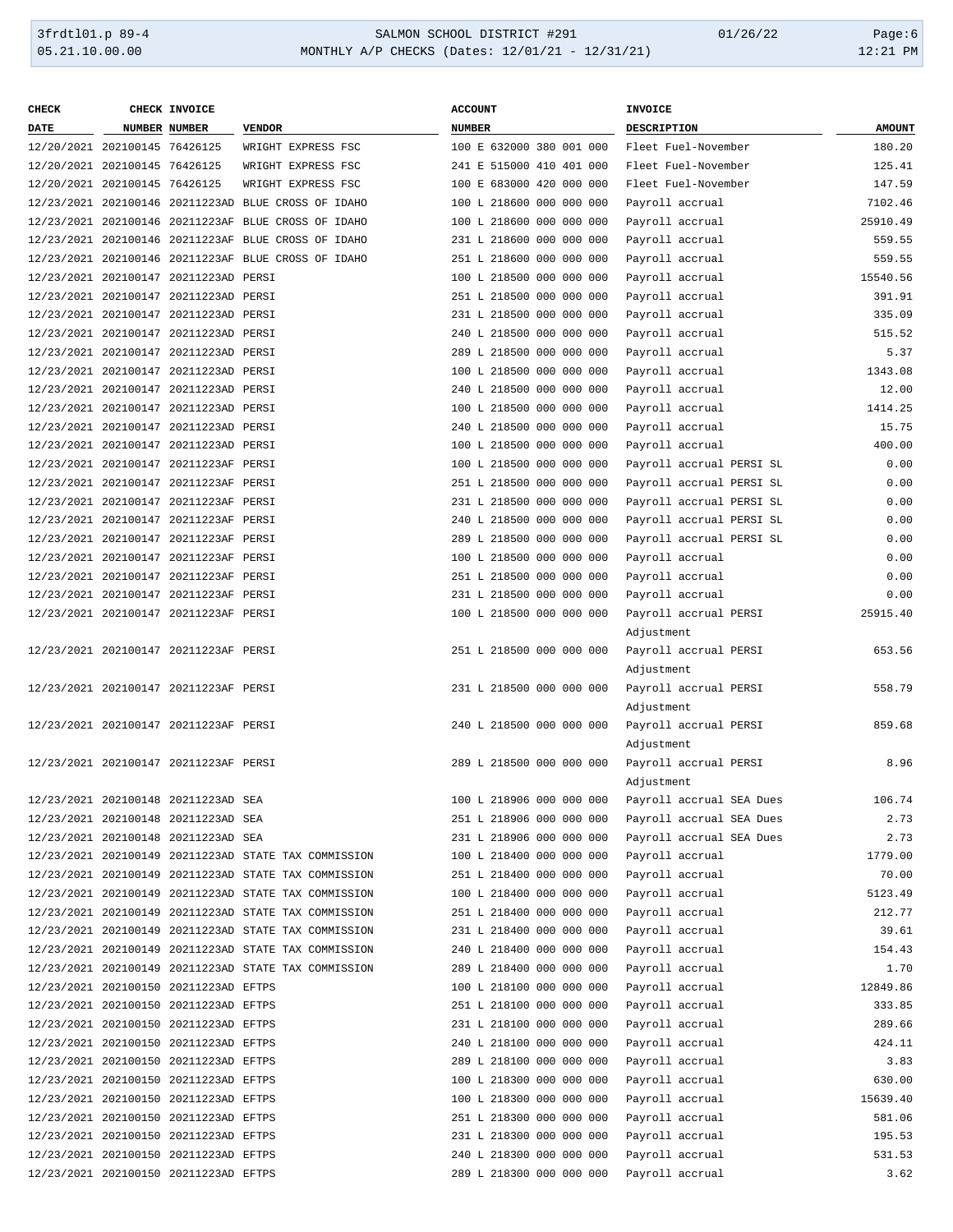### 3frdtl01.p 89-4 SALMON SCHOOL DISTRICT #291 01/26/22 Page:7 MONTHLY A/P CHECKS (Dates: 12/01/21 - 12/31/21)

| CHECK                                 |                      | CHECK INVOICE                         |                                                     | <b>ACCOUNT</b>                                 | <b>INVOICE</b>           |               |
|---------------------------------------|----------------------|---------------------------------------|-----------------------------------------------------|------------------------------------------------|--------------------------|---------------|
| DATE                                  | <b>NUMBER NUMBER</b> |                                       | <b>VENDOR</b>                                       | <b>NUMBER</b>                                  | <b>DESCRIPTION</b>       | <b>AMOUNT</b> |
|                                       |                      | 12/23/2021 202100150 20211223AD EFTPS |                                                     | 100 L 218200 000 000 000                       | Payroll accrual          | 3005.20       |
|                                       |                      | 12/23/2021 202100150 20211223AD EFTPS |                                                     | 251 L 218200 000 000 000                       | Payroll accrual          | 78.07         |
|                                       |                      | 12/23/2021 202100150 20211223AD EFTPS |                                                     | 231 L 218200 000 000 000                       | Payroll accrual          | 67.74         |
|                                       |                      | 12/23/2021 202100150 20211223AD EFTPS |                                                     | 240 L 218200 000 000 000                       | Payroll accrual          | 99.18         |
|                                       |                      | 12/23/2021 202100150 20211223AD EFTPS |                                                     | 289 L 218200 000 000 000                       | Payroll accrual          | 0.89          |
|                                       |                      | 12/23/2021 202100150 20211223AF EFTPS |                                                     | 100 L 218100 000 000 000                       | Payroll accrual          | 12849.86      |
|                                       |                      | 12/23/2021 202100150 20211223AF EFTPS |                                                     | 251 L 218100 000 000 000                       | Payroll accrual          | 333.85        |
|                                       |                      | 12/23/2021 202100150 20211223AF EFTPS |                                                     | 231 L 218100 000 000 000                       | Payroll accrual          | 289.66        |
|                                       |                      | 12/23/2021 202100150 20211223AF EFTPS |                                                     | 240 L 218100 000 000 000                       | Payroll accrual          | 424.11        |
|                                       |                      | 12/23/2021 202100150 20211223AF EFTPS |                                                     | 289 L 218100 000 000 000                       | Payroll accrual          | 3.83          |
|                                       |                      | 12/23/2021 202100150 20211223AF EFTPS |                                                     | 100 L 218200 000 000 000                       | Payroll accrual          | 3005.20       |
|                                       |                      | 12/23/2021 202100150 20211223AF EFTPS |                                                     | 251 L 218200 000 000 000                       | Payroll accrual          | 78.07         |
|                                       |                      | 12/23/2021 202100150 20211223AF EFTPS |                                                     | 231 L 218200 000 000 000                       | Payroll accrual          | 67.74         |
|                                       |                      | 12/23/2021 202100150 20211223AF EFTPS |                                                     | 240 L 218200 000 000 000                       | Payroll accrual          | 99.18         |
|                                       |                      | 12/23/2021 202100150 20211223AF EFTPS |                                                     | 289 L 218200 000 000 000                       | Payroll accrual          | 0.89          |
|                                       |                      |                                       |                                                     |                                                |                          |               |
|                                       |                      |                                       | 12/23/2021 202100151 20211223BD BLUE CROSS OF IDAHO | 100 L 218600 000 000 000                       | Payroll accrual          | 2175.41       |
|                                       |                      |                                       | 12/23/2021 202100151 20211223BD BLUE CROSS OF IDAHO | 245 L 218600 000 000 000                       | Payroll accrual          | 700.64        |
|                                       |                      |                                       | 12/23/2021 202100151 20211223BD BLUE CROSS OF IDAHO | 260 L 218600 000 000 000                       | Payroll accrual          | 875.80        |
|                                       |                      |                                       | 12/23/2021 202100151 20211223BF BLUE CROSS OF IDAHO | 100 L 218600 000 000 000                       | Payroll accrual          | 14157.05      |
|                                       |                      |                                       | 12/23/2021 202100151 20211223BF BLUE CROSS OF IDAHO | 251 L 218600 000 000 000                       | Payroll accrual          | 1678.65       |
|                                       |                      |                                       | 12/23/2021 202100151 20211223BF BLUE CROSS OF IDAHO | 257 L 218600 000 000 000                       | Payroll accrual          | 2361.30       |
|                                       |                      |                                       | 12/23/2021 202100151 20211223BF BLUE CROSS OF IDAHO | 258 L 218600 000 000 000                       | Payroll accrual          | 279.77        |
|                                       |                      |                                       | 12/23/2021 202100151 20211223BF BLUE CROSS OF IDAHO | 290 L 218600 000 000 000                       | Payroll accrual          | 1838.22       |
|                                       |                      |                                       | 12/23/2021 202100151 20211223BF BLUE CROSS OF IDAHO | 245 L 218600 000 000 000                       | Payroll accrual          | 447.64        |
|                                       |                      |                                       | 12/23/2021 202100151 20211223BF BLUE CROSS OF IDAHO | 260 L 218600 000 000 000                       | Payroll accrual          | 559.55        |
|                                       |                      |                                       | 12/23/2021 202100151 20211223BF BLUE CROSS OF IDAHO | 254 L 218600 000 000 000                       | Payroll accrual          | 559.55        |
|                                       |                      | 12/23/2021 202100152 20211223AD PERSI |                                                     | 100 L 218500 000 000 000                       | Payroll accrual          | 42.71         |
|                                       |                      | 12/23/2021 202100152 20211223AF PERSI |                                                     | 100 L 218500 000 000 000                       | Payroll accrual          | 25.61         |
|                                       |                      | 12/23/2021 202100152 20211223BD PERSI |                                                     | 257 L 218500 000 000 000                       | Payroll accrual          | 418.32        |
|                                       |                      | 12/23/2021 202100152 20211223BD PERSI |                                                     | 100 L 218500 000 000 000                       | Payroll accrual          | 4034.97       |
|                                       |                      | 12/23/2021 202100152 20211223BD PERSI |                                                     | 251 L 218500 000 000 000                       | Payroll accrual          | 323.31        |
|                                       |                      | 12/23/2021 202100152 20211223BD PERSI |                                                     | 258 L 218500 000 000 000                       | Payroll accrual          | 35.67         |
|                                       |                      | 12/23/2021 202100152 20211223BD PERSI |                                                     | 290 L 218500 000 000 000                       | Payroll accrual          | 295.67        |
|                                       |                      | 12/23/2021 202100152 20211223BD PERSI |                                                     | 245 L 218500 000 000 000                       | Payroll accrual          | 156.78        |
|                                       |                      | 12/23/2021 202100152 20211223BD PERSI |                                                     | 260 L 218500 000 000 000                       | Payroll accrual          | 155.89        |
| 12/23/2021 202100152 20211223BD PERSI |                      |                                       |                                                     | 254 L 218500 000 000 000                       | Payroll accrual          | 68.27         |
|                                       |                      | 12/23/2021 202100152 20211223BD PERSI |                                                     | 100 L 218500 000 000 000                       | Payroll accrual          | 545.43        |
| 12/23/2021 202100152 20211223BD PERSI |                      |                                       |                                                     | 100 L 218500 000 000 000                       | Payroll accrual          | 350.00        |
|                                       |                      | 12/23/2021 202100152 20211223BD PERSI |                                                     | 257 L 218500 000 000 000                       | Payroll accrual          | 150.00        |
|                                       |                      | 12/23/2021 202100152 20211223BF PERSI |                                                     | 257 L 218500 000 000 000                       | Payroll accrual PERSI SL | 0.00          |
|                                       |                      | 12/23/2021 202100152 20211223BF PERSI |                                                     | 100 L 218500 000 000 000                       | Payroll accrual PERSI SL | 0.00          |
|                                       |                      | 12/23/2021 202100152 20211223BF PERSI |                                                     | 251 L 218500 000 000 000                       | Payroll accrual PERSI SL | 0.00          |
|                                       |                      | 12/23/2021 202100152 20211223BF PERSI |                                                     | 258 L 218500 000 000 000                       | Payroll accrual PERSI SL | 0.00          |
|                                       |                      |                                       |                                                     |                                                |                          |               |
|                                       |                      | 12/23/2021 202100152 20211223BF PERSI |                                                     | 290 L 218500 000 000 000                       | Payroll accrual PERSI SL | 0.00          |
|                                       |                      | 12/23/2021 202100152 20211223BF PERSI |                                                     | 245 L 218500 000 000 000                       | Payroll accrual PERSI SL | 0.00          |
|                                       |                      | 12/23/2021 202100152 20211223BF PERSI |                                                     | 260 L 218500 000 000 000                       | Payroll accrual PERSI SL | 0.00          |
|                                       |                      | 12/23/2021 202100152 20211223BF PERSI |                                                     | 254 L 218500 000 000 000                       | Payroll accrual PERSI SL | 0.00          |
|                                       |                      | 12/23/2021 202100152 20211223BF PERSI |                                                     | 257 L 218500 000 000 000                       | Payroll accrual PERSI    | 697.58        |
|                                       |                      |                                       |                                                     |                                                | Adjustment               |               |
|                                       |                      | 12/23/2021 202100152 20211223BF PERSI |                                                     | 100 L 218500 000 000 000                       | Payroll accrual PERSI    | 6728.71       |
|                                       |                      |                                       |                                                     |                                                | Adjustment               |               |
|                                       |                      | 12/23/2021 202100152 20211223BF PERSI |                                                     | 251 L 218500 000 000 000                       | Payroll accrual PERSI    | 539.15        |
|                                       |                      |                                       |                                                     |                                                | Adjustment               |               |
| 12/23/2021 202100152 20211223BF PERSI |                      |                                       |                                                     | 258 L 218500 000 000 000                       | Payroll accrual PERSI    | 59.49         |
|                                       |                      |                                       |                                                     |                                                | Adjustment               |               |
| 12/23/2021 202100152 20211223BF PERSI |                      |                                       |                                                     | 290 L 218500 000 000 000 Payroll accrual PERSI |                          | 493.05        |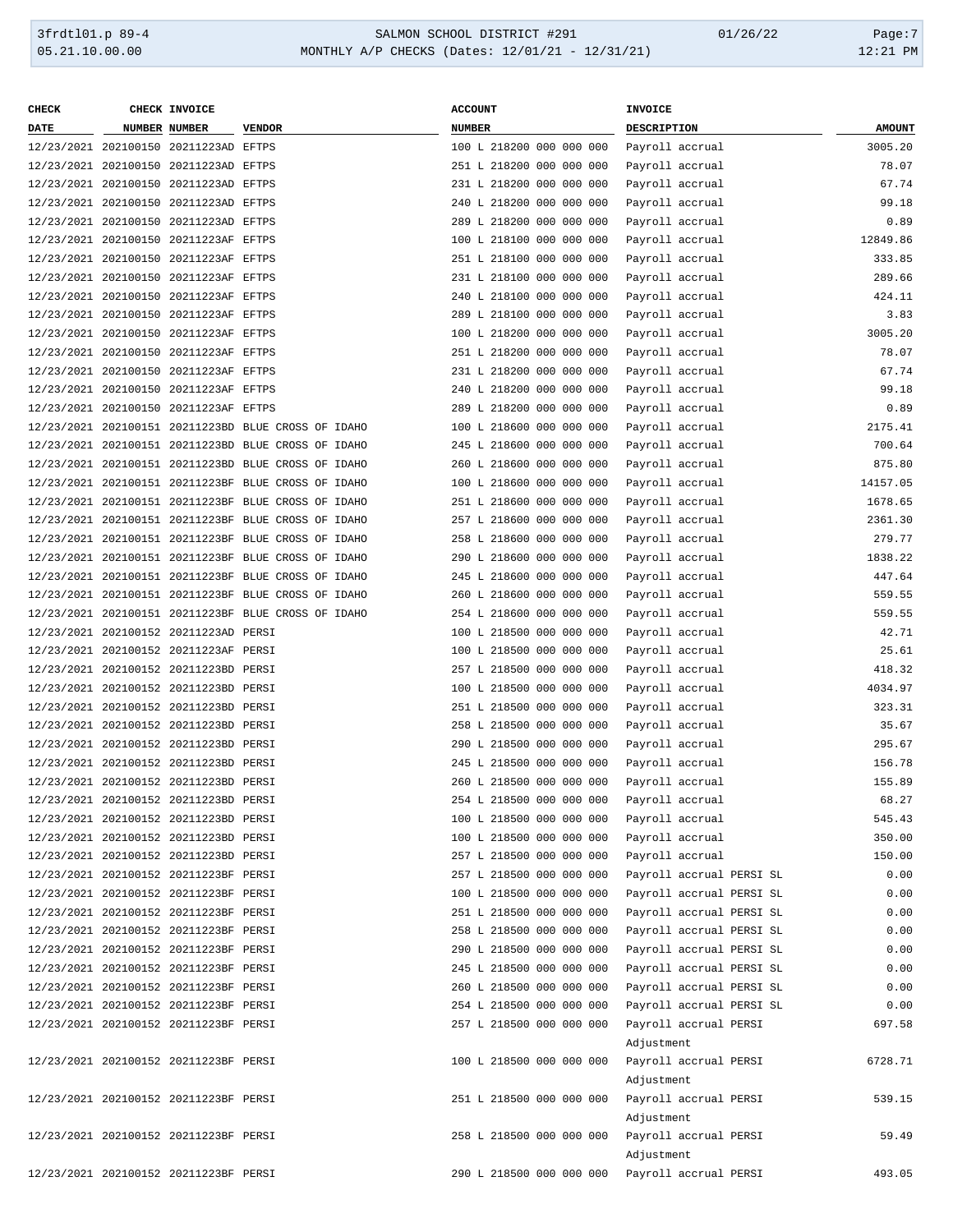| <b>CHECK</b> | CHECK INVOICE                         |                                                             | <b>ACCOUNT</b>           | <b>INVOICE</b>                     |                  |
|--------------|---------------------------------------|-------------------------------------------------------------|--------------------------|------------------------------------|------------------|
| <b>DATE</b>  | NUMBER NUMBER                         | <b>VENDOR</b>                                               | <b>NUMBER</b>            | <b>DESCRIPTION</b>                 | <b>AMOUNT</b>    |
|              |                                       |                                                             |                          | Adjustment                         |                  |
|              | 12/23/2021 202100152 20211223BF PERSI |                                                             | 245 L 218500 000 000 000 | Payroll accrual PERSI              | 261.44           |
|              |                                       |                                                             |                          | Adjustment                         |                  |
|              | 12/23/2021 202100152 20211223BF PERSI |                                                             | 260 L 218500 000 000 000 | Payroll accrual PERSI              | 259.95           |
|              |                                       |                                                             |                          | Adjustment                         |                  |
|              | 12/23/2021 202100152 20211223BF PERSI |                                                             | 254 L 218500 000 000 000 | Payroll accrual PERSI              | 113.85           |
|              |                                       |                                                             |                          | Adjustment                         |                  |
|              |                                       | 12/23/2021 202100153 20211223AD SALMON SCHOOL DISTRICT #291 | 100 L 218600 000 000 000 | Payroll accrual-DENTAL ADJ         | 0.00             |
|              |                                       | 12/23/2021 202100153 20211223AD SALMON SCHOOL DISTRICT #291 | 257 L 218600 000 000 000 | Payroll accrual-DENTAL ADJ         | 32.93            |
|              |                                       | 12/23/2021 202100153 20211223AD SALMON SCHOOL DISTRICT #291 | 100 L 218600 000 000 000 | Payroll accrual-VISION ADJ         | 0.00             |
|              |                                       | 12/23/2021 202100154 20211223BD STATE TAX COMMISSION        | 100 L 218400 000 000 000 | Payroll accrual                    | 457.00           |
|              |                                       | 12/23/2021 202100154 20211223BD STATE TAX COMMISSION        | 257 L 218400 000 000 000 |                                    | 30.00            |
|              |                                       |                                                             |                          | Payroll accrual                    |                  |
|              |                                       | 12/23/2021 202100154 20211223BD STATE TAX COMMISSION        | 290 L 218400 000 000 000 | Payroll accrual                    | 5.00             |
|              |                                       | 12/23/2021 202100154 20211223BD STATE TAX COMMISSION        | 100 L 218400 000 000 000 | Payroll accrual                    | 394.02           |
|              |                                       | 12/23/2021 202100154 20211223BD STATE TAX COMMISSION        | 257 L 218400 000 000 000 | Payroll accrual                    | 2.00             |
|              |                                       | 12/23/2021 202100154 20211223BD STATE TAX COMMISSION        | 251 L 218400 000 000 000 | Payroll accrual                    | 14.17            |
|              |                                       | 12/23/2021 202100154 20211223BD STATE TAX COMMISSION        | 290 L 218400 000 000 000 | Payroll accrual                    | 3.41             |
|              |                                       | 12/23/2021 202100154 20211223BD STATE TAX COMMISSION        | 258 L 218400 000 000 000 | Payroll accrual                    | 0.00             |
|              |                                       | 12/23/2021 202100154 20211223BD STATE TAX COMMISSION        | 245 L 218400 000 000 000 | Payroll accrual                    | 6.40             |
|              |                                       | 12/23/2021 202100154 20211223BD STATE TAX COMMISSION        | 260 L 218400 000 000 000 | Payroll accrual                    | 2.00             |
|              |                                       | 12/23/2021 202100154 20211223BD STATE TAX COMMISSION        | 254 L 218400 000 000 000 | Payroll accrual                    | 0.00             |
|              | 12/23/2021 202100155 20211223BD EFTPS |                                                             | 100 L 218100 000 000 000 | Payroll accrual                    | 3955.62          |
|              | 12/23/2021 202100155 20211223BD EFTPS |                                                             | 257 L 218100 000 000 000 | Payroll accrual                    | 391.12           |
|              | 12/23/2021 202100155 20211223BD EFTPS |                                                             | 251 L 218100 000 000 000 | Payroll accrual                    | 277.39           |
|              | 12/23/2021 202100155 20211223BD EFTPS |                                                             | 290 L 218100 000 000 000 | Payroll accrual                    | 341.15           |
|              | 12/23/2021 202100155 20211223BD EFTPS |                                                             | 258 L 218100 000 000 000 | Payroll accrual                    | 30.89            |
|              | 12/23/2021 202100155 20211223BD EFTPS |                                                             | 245 L 218100 000 000 000 | Payroll accrual                    | 92.31            |
|              | 12/23/2021 202100155 20211223BD EFTPS |                                                             | 260 L 218100 000 000 000 | Payroll accrual                    | 83.91            |
|              | 12/23/2021 202100155 20211223BD EFTPS |                                                             | 254 L 218100 000 000 000 | Payroll accrual                    | 56.00            |
|              | 12/23/2021 202100155 20211223BD EFTPS |                                                             | 100 L 218300 000 000 000 | Payroll accrual                    | 95.00            |
|              | 12/23/2021 202100155 20211223BD EFTPS |                                                             | 257 L 218300 000 000 000 | Payroll accrual                    | 100.00           |
|              | 12/23/2021 202100155 20211223BD EFTPS |                                                             | 290 L 218300 000 000 000 | Payroll accrual                    | 75.00            |
|              | 12/23/2021 202100155 20211223BD EFTPS |                                                             | 100 L 218300 000 000 000 | Payroll accrual                    | 2273.23          |
|              | 12/23/2021 202100155 20211223BD EFTPS |                                                             | 257 L 218300 000 000 000 | Payroll accrual                    | 78.27            |
|              | 12/23/2021 202100155 20211223BD EFTPS |                                                             | 251 L 218300 000 000 000 | Payroll accrual                    | 108.35           |
|              | 12/23/2021 202100155 20211223BD EFTPS |                                                             | 290 L 218300 000 000 000 | Payroll accrual                    | 116.29           |
|              | 12/23/2021 202100155 20211223BD EFTPS |                                                             | 258 L 218300 000 000 000 | Payroll accrual                    | 0.00             |
|              | 12/23/2021 202100155 20211223BD EFTPS |                                                             | 245 L 218300 000 000 000 | Payroll accrual                    | 80.59            |
|              | 12/23/2021 202100155 20211223BD EFTPS |                                                             | 260 L 218300 000 000 000 | Payroll accrual                    | 10.88            |
|              | 12/23/2021 202100155 20211223BD EFTPS |                                                             | 254 L 218300 000 000 000 | Payroll accrual                    | 0.00             |
|              | 12/23/2021 202100155 20211223BD EFTPS |                                                             | 100 L 218200 000 000 000 | Payroll accrual                    | 925.10           |
|              | 12/23/2021 202100155 20211223BD EFTPS |                                                             | 257 L 218200 000 000 000 | Payroll accrual                    | 91.48            |
|              | 12/23/2021 202100155 20211223BD EFTPS |                                                             | 251 L 218200 000 000 000 | Payroll accrual                    | 64.87            |
|              | 12/23/2021 202100155 20211223BD EFTPS |                                                             | 290 L 218200 000 000 000 | Payroll accrual                    | 79.79            |
|              | 12/23/2021 202100155 20211223BD EFTPS |                                                             | 258 L 218200 000 000 000 | Payroll accrual                    | 7.22             |
|              | 12/23/2021 202100155 20211223BD EFTPS |                                                             | 245 L 218200 000 000 000 | Payroll accrual                    | 21.59            |
|              | 12/23/2021 202100155 20211223BD EFTPS |                                                             | 260 L 218200 000 000 000 | Payroll accrual                    | 19.62            |
|              | 12/23/2021 202100155 20211223BD EFTPS |                                                             | 254 L 218200 000 000 000 |                                    |                  |
|              | 12/23/2021 202100155 20211223BF EFTPS |                                                             | 100 L 218100 000 000 000 | Payroll accrual<br>Payroll accrual | 13.10<br>3955.62 |
|              |                                       |                                                             |                          |                                    |                  |
|              | 12/23/2021 202100155 20211223BF EFTPS |                                                             | 257 L 218100 000 000 000 | Payroll accrual                    | 391.12           |
|              | 12/23/2021 202100155 20211223BF EFTPS |                                                             | 251 L 218100 000 000 000 | Payroll accrual                    | 277.39           |
|              | 12/23/2021 202100155 20211223BF EFTPS |                                                             | 290 L 218100 000 000 000 | Payroll accrual                    | 341.15           |
|              | 12/23/2021 202100155 20211223BF EFTPS |                                                             | 258 L 218100 000 000 000 | Payroll accrual                    | 30.89            |
|              | 12/23/2021 202100155 20211223BF EFTPS |                                                             | 245 L 218100 000 000 000 | Payroll accrual                    | 92.31            |
|              | 12/23/2021 202100155 20211223BF EFTPS |                                                             | 260 L 218100 000 000 000 | Payroll accrual                    | 83.91            |
|              | 12/23/2021 202100155 20211223BF EFTPS |                                                             | 254 L 218100 000 000 000 | Payroll accrual                    | 56.00            |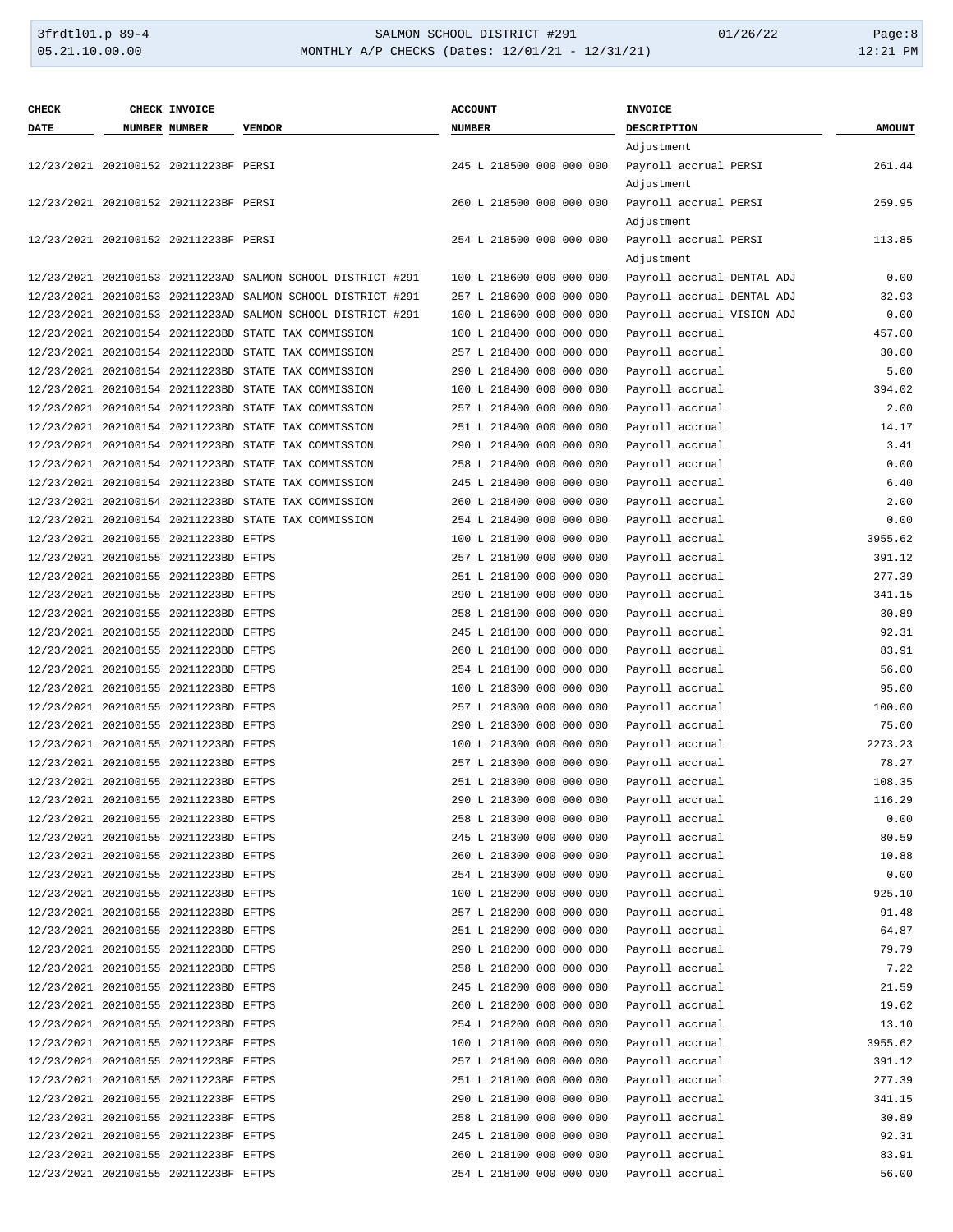## 3frdtl01.p 89-4 <br>
35.21.10.00.00 <br>
35.21.10.00.00 MONTHLY A/P CHECKS (Dates: 12/01/21 - 12/31/21) <br>
31:21 PM MONTHLY A/P CHECKS (Dates: 12/01/21 - 12/31/21)

| <b>CHECK</b> | CHECK INVOICE                         |                                                      | <b>ACCOUNT</b>                           | <b>INVOICE</b>           |               |
|--------------|---------------------------------------|------------------------------------------------------|------------------------------------------|--------------------------|---------------|
| <b>DATE</b>  | NUMBER NUMBER                         | <b>VENDOR</b>                                        | <b>NUMBER</b>                            | DESCRIPTION              | <b>AMOUNT</b> |
|              | 12/23/2021 202100155 20211223BF EFTPS |                                                      | 100 L 218200 000 000 000                 | Payroll accrual          | 925.10        |
|              | 12/23/2021 202100155 20211223BF EFTPS |                                                      | 257 L 218200 000 000 000                 | Payroll accrual          | 91.48         |
|              | 12/23/2021 202100155 20211223BF EFTPS |                                                      | 251 L 218200 000 000 000                 | Payroll accrual          | 64.87         |
|              | 12/23/2021 202100155 20211223BF EFTPS |                                                      | 290 L 218200 000 000 000                 | Payroll accrual          | 79.79         |
|              | 12/23/2021 202100155 20211223BF EFTPS |                                                      | 258 L 218200 000 000 000                 | Payroll accrual          | 7.22          |
|              | 12/23/2021 202100155 20211223BF EFTPS |                                                      | 245 L 218200 000 000 000                 | Payroll accrual          | 21.59         |
|              |                                       |                                                      |                                          |                          |               |
|              | 12/23/2021 202100155 20211223BF EFTPS |                                                      | 260 L 218200 000 000 000                 | Payroll accrual          | 19.62         |
|              | 12/23/2021 202100155 20211223BF EFTPS |                                                      | 254 L 218200 000 000 000                 | Payroll accrual          | 13.10         |
|              |                                       | 12/23/2021 202100156 20211223CD STATE TAX COMMISSION | 100 L 218400 000 000 000                 | Payroll accrual          | 0.00          |
|              | 12/23/2021 202100157 20211223CD EFTPS |                                                      | 100 L 218100 000 000 000                 | Payroll accrual          | 357.77        |
|              | 12/23/2021 202100157 20211223CD EFTPS |                                                      | 100 L 218300 000 000 000                 | Payroll accrual          | 80.41         |
|              | 12/23/2021 202100157 20211223CD EFTPS |                                                      | 100 L 218200 000 000 000                 | Payroll accrual          | 83.67         |
|              | 12/23/2021 202100157 20211223CF EFTPS |                                                      | 100 L 218100 000 000 000                 | Payroll accrual          | 357.77        |
|              | 12/23/2021 202100157 20211223CF EFTPS |                                                      | 100 L 218200 000 000 000                 | Payroll accrual          | 83.67         |
|              |                                       | 12/23/2021 202100158 20211223CF BLUE CROSS OF IDAHO  | 251 L 218600 000 000 000                 | Payroll accrual          | $-559.55$     |
|              | 12/23/2021 202100159 20211223CD PERSI |                                                      | 100 L 218500 000 000 000                 | Payroll accrual          | $-6.87$       |
|              | 12/23/2021 202100159 20211223CD PERSI |                                                      | 251 L 218500 000 000 000                 | Payroll accrual          | $-117.09$     |
|              | 12/23/2021 202100159 20211223CF PERSI |                                                      | 100 L 218500 000 000 000                 | Payroll accrual PERSI SL | 0.00          |
|              | 12/23/2021 202100159 20211223CF PERSI |                                                      | 251 L 218500 000 000 000                 | Payroll accrual PERSI SL | 0.00          |
|              | 12/23/2021 202100159 20211223CF PERSI |                                                      | 100 L 218500 000 000 000                 | Payroll accrual PERSI    | $-11.46$      |
|              |                                       |                                                      |                                          | Adjustment               |               |
|              | 12/23/2021 202100159 20211223CF PERSI |                                                      | 251 L 218500 000 000 000                 | Payroll accrual PERSI    | $-195.26$     |
|              |                                       |                                                      |                                          | Adjustment               |               |
|              |                                       | 12/23/2021 202100160 20211223DD STATE TAX COMMISSION | 100 L 218400 000 000 000                 |                          | $-0.83$       |
|              |                                       |                                                      |                                          | Payroll accrual          |               |
|              |                                       | 12/23/2021 202100160 20211223DD STATE TAX COMMISSION | 251 L 218400 000 000 000                 | Payroll accrual          | $-14.17$      |
|              | 12/23/2021 202100161 20211223DD EFTPS |                                                      | 100 L 218100 000 000 000                 | Payroll accrual          | $-5.95$       |
|              | 12/23/2021 202100161 20211223DD EFTPS |                                                      | 251 L 218100 000 000 000                 | Payroll accrual          | $-101.39$     |
|              | 12/23/2021 202100161 20211223DD EFTPS |                                                      | 100 L 218300 000 000 000                 | Payroll accrual          | $-2.86$       |
|              | 12/23/2021 202100161 20211223DD EFTPS |                                                      | 251 L 218300 000 000 000                 | Payroll accrual          | $-48.75$      |
|              | 12/23/2021 202100161 20211223DD EFTPS |                                                      | 100 L 218200 000 000 000                 | Payroll accrual          | $-1.39$       |
|              | 12/23/2021 202100161 20211223DD EFTPS |                                                      | 251 L 218200 000 000 000                 | Payroll accrual          | $-23.71$      |
|              | 12/23/2021 202100161 20211223DF EFTPS |                                                      | 100 L 218100 000 000 000                 | Payroll accrual          | $-5.95$       |
|              | 12/23/2021 202100161 20211223DF EFTPS |                                                      | 251 L 218100 000 000 000                 | Payroll accrual          | $-101.39$     |
|              | 12/23/2021 202100161 20211223DF EFTPS |                                                      | 100 L 218200 000 000 000                 | Payroll accrual          | $-1.39$       |
|              | 12/23/2021 202100161 20211223DF EFTPS |                                                      | 251 L 218200 000 000 000                 | Payroll accrual          | $-23.71$      |
|              |                                       | 12/23/2021 202100162 20211223DF BLUE CROSS OF IDAHO  | 251 L 218600 000 000 000 Payroll accrual |                          | 559.55        |
|              | 12/23/2021 202100163 20211223DD PERSI |                                                      | 100 L 218500 000 000 000                 | Payroll accrual          | 6.87          |
|              | 12/23/2021 202100163 20211223DD PERSI |                                                      | 251 L 218500 000 000 000                 | Payroll accrual          | 128.24        |
|              | 12/23/2021 202100163 20211223DF PERSI |                                                      | 100 L 218500 000 000 000                 | Payroll accrual PERSI SL | 0.00          |
|              | 12/23/2021 202100163 20211223DF PERSI |                                                      | 251 L 218500 000 000 000                 | Payroll accrual PERSI SL | 0.00          |
|              | 12/23/2021 202100163 20211223DF PERSI |                                                      | 100 L 218500 000 000 000                 | Payroll accrual PERSI    | 11.46         |
|              |                                       |                                                      |                                          | Adjustment               |               |
|              | 12/23/2021 202100163 20211223DF PERSI |                                                      | 251 L 218500 000 000 000                 | Payroll accrual PERSI    | 213.85        |
|              |                                       |                                                      |                                          |                          |               |
|              |                                       |                                                      |                                          | Adjustment               |               |
|              |                                       | 12/23/2021 202100164 20211223ED STATE TAX COMMISSION | 100 L 218400 000 000 000                 | Payroll accrual          | 1.12          |
|              |                                       | 12/23/2021 202100164 20211223ED STATE TAX COMMISSION | 251 L 218400 000 000 000                 | Payroll accrual          | 20.88         |
|              | 12/23/2021 202100165 20211223ED EFTPS |                                                      | 100 L 218100 000 000 000                 | Payroll accrual          | 5.95          |
|              | 12/23/2021 202100165 20211223ED EFTPS |                                                      | 251 L 218100 000 000 000                 | Payroll accrual          | 111.04        |
|              | 12/23/2021 202100165 20211223ED EFTPS |                                                      | 100 L 218300 000 000 000                 | Payroll accrual          | 3.38          |
|              | 12/23/2021 202100165 20211223ED EFTPS |                                                      | 251 L 218300 000 000 000                 | Payroll accrual          | 63.08         |
|              | 12/23/2021 202100165 20211223ED EFTPS |                                                      | 100 L 218200 000 000 000                 | Payroll accrual          | 1.39          |
|              | 12/23/2021 202100165 20211223ED EFTPS |                                                      | 251 L 218200 000 000 000                 | Payroll accrual          | 25.97         |
|              | 12/23/2021 202100165 20211223EF EFTPS |                                                      | 100 L 218100 000 000 000                 | Payroll accrual          | 5.95          |
|              | 12/23/2021 202100165 20211223EF EFTPS |                                                      | 251 L 218100 000 000 000                 | Payroll accrual          | 111.04        |
|              | 12/23/2021 202100165 20211223EF EFTPS |                                                      | 100 L 218200 000 000 000                 | Payroll accrual          | 1.39          |
|              | 12/23/2021 202100165 20211223EF EFTPS |                                                      | 251 L 218200 000 000 000                 | Payroll accrual          | 25.97         |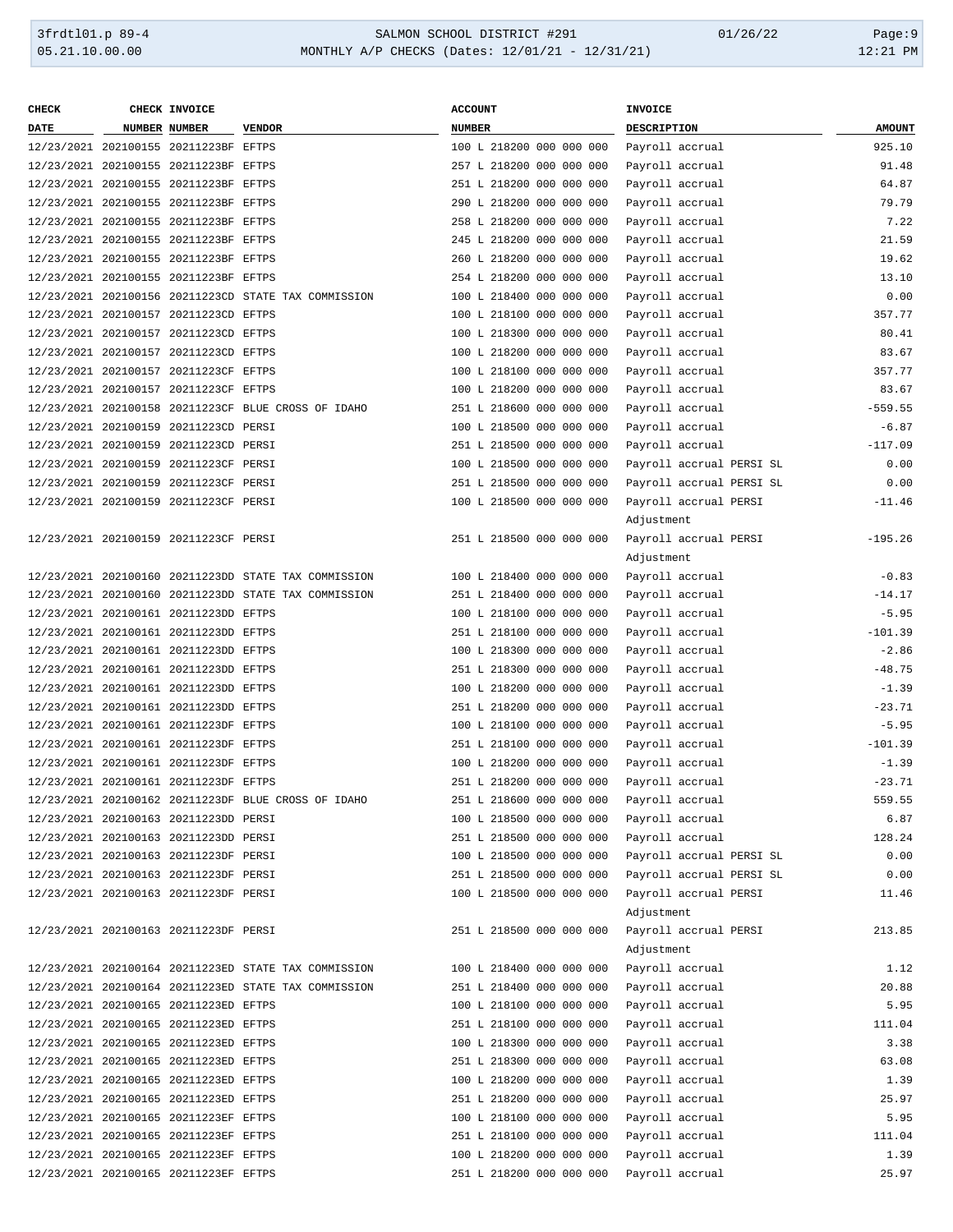| <b>CHECK</b> | CHECK INVOICE                         |                                                      | <b>ACCOUNT</b>           | <b>INVOICE</b>     |               |
|--------------|---------------------------------------|------------------------------------------------------|--------------------------|--------------------|---------------|
| <b>DATE</b>  | NUMBER NUMBER                         | <b>VENDOR</b>                                        | <b>NUMBER</b>            | <b>DESCRIPTION</b> | <b>AMOUNT</b> |
|              |                                       | 11/23/2021 202100166 20211123JD STATE TAX COMMISSION | 100 L 218400 000 000 000 | Payroll accrual    | 0.00          |
|              | 11/23/2021 202100167 20211123JD EFTPS |                                                      | 100 L 218100 000 000 000 | Payroll accrual    | $-47.37$      |
|              | 11/23/2021 202100167 20211123JD EFTPS |                                                      | 100 L 218300 000 000 000 | Payroll accrual    | 0.00          |
|              | 11/23/2021 202100167 20211123JD EFTPS |                                                      | 100 L 218200 000 000 000 | Payroll accrual    | $-11.08$      |
|              | 11/23/2021 202100167 20211123JF EFTPS |                                                      | 100 L 218100 000 000 000 | Payroll accrual    | $-47.37$      |
|              | 11/23/2021 202100167 20211123JF EFTPS |                                                      | 100 L 218200 000 000 000 | Payroll accrual    | $-11.08$      |
|              |                                       | 12/23/2021 202100168 20211223FD STATE TAX COMMISSION | 100 L 218400 000 000 000 | Payroll accrual    | 0.00          |
|              | 12/23/2021 202100169 20211223FD EFTPS |                                                      | 100 L 218100 000 000 000 | Payroll accrual    | 47.37         |
|              | 12/23/2021 202100169 20211223FD EFTPS |                                                      | 100 L 218300 000 000 000 | Payroll accrual    | 0.00          |
|              | 12/23/2021 202100169 20211223FD EFTPS |                                                      | 100 L 218200 000 000 000 | Payroll accrual    | 11.08         |
|              | 12/23/2021 202100169 20211223FF EFTPS |                                                      | 100 L 218100 000 000 000 | Payroll accrual    | 47.37         |
|              | 12/23/2021 202100169 20211223FF EFTPS |                                                      | 100 L 218200 000 000 000 | Payroll accrual    | 11.08         |

Totals for checks 348418.17